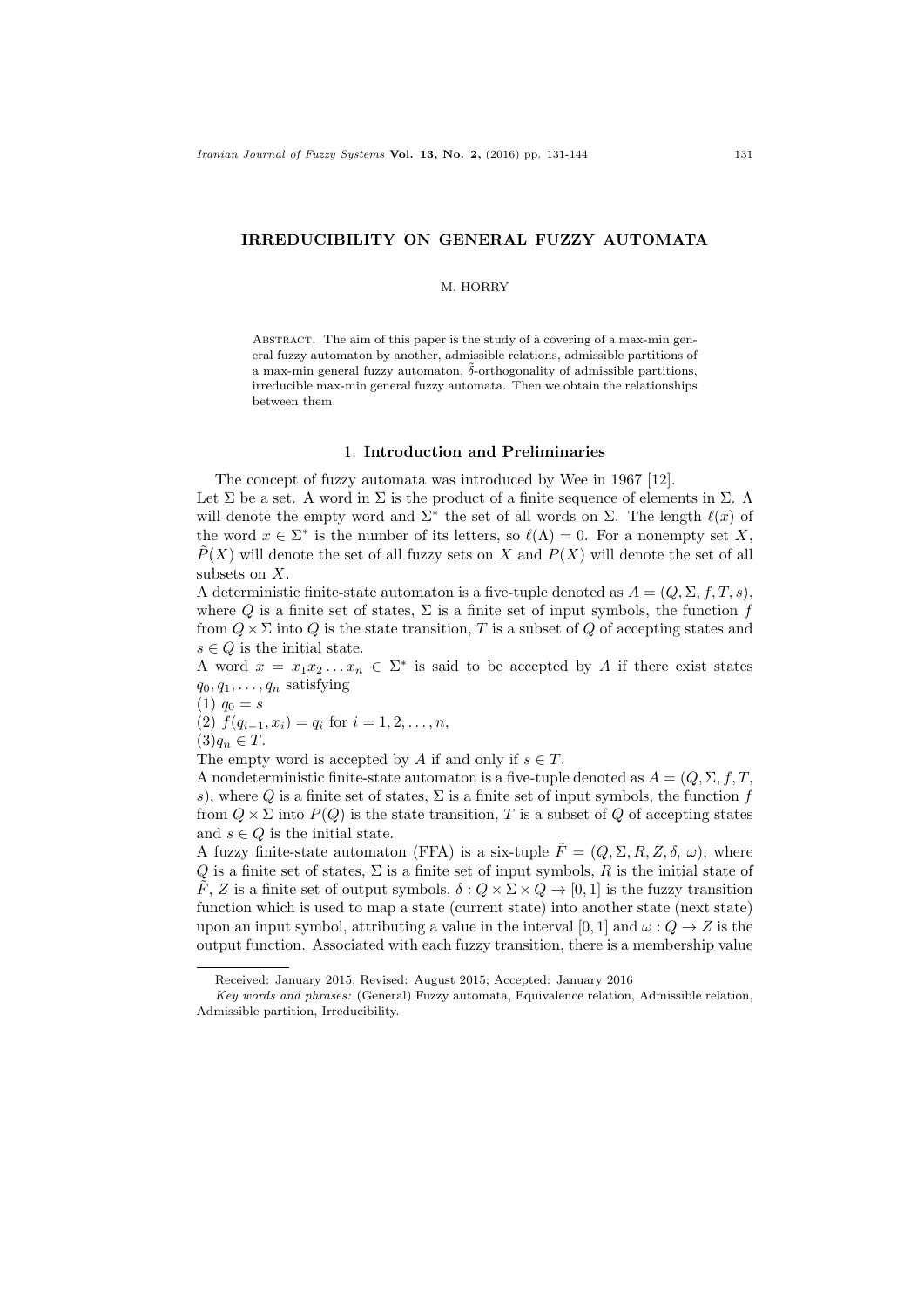in  $[0, 1]$  called the weight of the transition. The transition from state  $q_i$  (current state) to state  $q_j$  (next state) upon input  $a_k$  is denoted by  $\delta(q_i, a_k, q_j)$ .

We use  $\delta(q_i, a_k, q_j)$  to refer both to a transition and its weight in the sense that whenever  $\delta(q_i, a_k, q_j)$  is used as a value, it refers to the weight of the transition, and otherwise, specifies the transition itself. The set of all transitions of  $\tilde{F}$  will be denoted by  $\Delta$ . The above definition is generally accepted as a formal definition of a fuzzy finite-state automaton [4, 5, 6, 7, 8, 9].

In 2004, M. Doostfatemeh and S.C. Kremer extended the notion of fuzzy automata and introduced the notion of general fuzzy automata [1].

In this paper, by using  $[2]$ ,  $[3]$ ,  $[10]$ ,  $[11]$  and  $[13]$ , we define the concepts of a covering of a max-min general fuzzy automaton by another, admissible relations, admissible partitions of a max-min general fuzzy automaton,  $\tilde{\delta}$ -orthogonality of admissible partitions, irreducible max-min general fuzzy automata. Then we obtain the relationships between them.

Definition 1.1. [1] A general fuzzy automaton (GFA) is an eight-tuple machine  $\tilde{F} = (Q, \Sigma, \tilde{R}, Z, \tilde{\delta}, \omega, F_1, F_2),$  where

(i) Q is a finite set of states,  $Q = \{q_1, q_2, \ldots, q_n\},\$ 

(ii)  $\Sigma$  is a finite set of input symbols,  $\Sigma = \{a_1, a_2, \ldots, a_m\},\$ 

(iii)  $\tilde{R}$  is the set of fuzzy start states,  $\tilde{R} \in \tilde{P}(Q)$ ,

(iv) Z is a finite set of output symbols,  $Z = \{b_1, b_2, \ldots, b_k\},\$ 

(v)  $\omega$  :  $Q \rightarrow Z$  is the output function,

(vi)  $\delta$  :  $(Q \times [0, 1]) \times \Sigma \times Q \rightarrow [0, 1]$  is the augmented transition function,

(vii)  $F_1 : [0,1] \times [0,1] \rightarrow [0,1]$  is the membership assignment function,

(viii)  $F_2 : [0,1]^* \to [0,1]$  is called the multi-membership resolution function.

We note that the function  $F_1(\mu, \delta)$  has two parameters  $\mu$  and  $\delta$ , where  $\mu$  is the membership value of a predecessor and  $\delta$  is the weight of a transition. In this definition, the process that takes place upon the transition from state  $q_i$  to  $q_j$  on input  $a_k$  is represented as:

$$
\mu^{t+1}(q_j) = \tilde{\delta}((q_i, \mu^t(q_i)), a_k, q_j) = F_1(\mu^t(q_i), \delta(q_i, a_k, q_j)).
$$

This means that the membership value (mv) of the state  $q_i$  at time  $t+1$  is computed by function  $F_1$  using both the membership value of  $q_i$  at time t and the weight of the transition.

The usual options for the function  $F_1(\mu, \delta)$  are  $\max{\{\mu, \delta\}}$ ,  $\min{\{\mu, \delta\}}$  and  $(\mu +$  $\delta$ )/2.

The multi-membership resolution function resolves the multi-membership active states and assigns a single membership value to them.

Let  $Q_{act}(t_i)$  be the fuzzy set of all active states at time  $t_i, \forall i \geq 0$ . We have  $Q_{act}(t_0) = \tilde{R}$  and

 $Q_{act}(t_i) = \{ (q, \mu^{t_i}(q)) : \exists q' \in Q_{act}(t_{i-1}), \exists a \in \Sigma, \delta(q', a, q) \in \Delta \}, \forall i \geq 1.$ 

Since  $Q_{act}(t_i)$  is a fuzzy set, in order to show that a state q belongs to  $Q_{act}(t_i)$ and T is a subset of  $Q_{act}(t_i)$ , we should write:  $q \in Domain(Q_{act}(t_i))$  and  $T \subset$  $Domain(Q_{act}(t_i)).$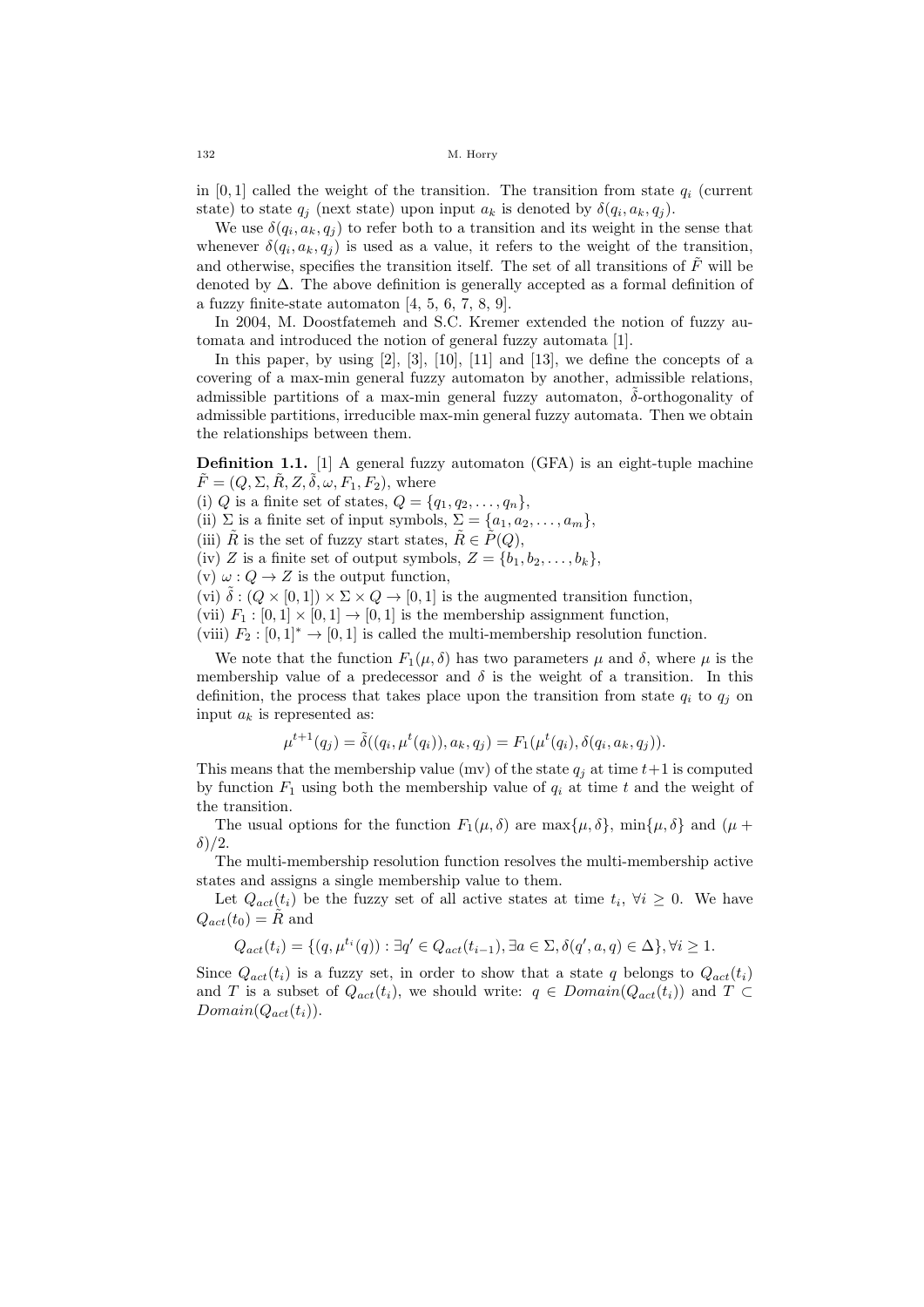Hereafter, we simply denote them as:  $q \in Q_{act}(t_i)$  and  $T \subset Q_{act}(t_i)$ .

The combination of the operations of functions  $F_1$  and  $F_2$  on a multi-membership state  $q_i$  leads to the multi-membership resolution algorithm.

Algorithm 1.2. [1] (Multi-membership resolution) If there are several simultaneous transitions to the active state  $q_j$  at time  $t + 1$ , the following algorithm will assign a unified membership value to it:

(1) Each transition weight  $\delta(q_i, a_k, q_j)$  together with  $\mu^t(q_i)$ , will be processed by the membership assignment function  $F_1$ , and will produce a membership value. Call this  $v_i$ .

$$
v_i = \tilde{\delta}((q_i, \mu^t(q_i)), a_k, q_j) = F_1(\mu^t(q_i), \delta(q_i, a_k, q_j)).
$$

(2) These membership values are not necessarily equal. Hence, they need to be processed by the multi-membership resolution function  $F_2$ .

(3) The result produced by  $F_2$  will be assigned as the instantaneous membership value of the active state  $q_i$ ,

$$
\mu^{t+1}(q_j) = \sum_{i=1}^n [v_i] = \sum_{i=1}^n [F_1(\mu^t(q_i), \delta(q_i, a_k, q_j))].
$$

where

• *n* is the number of simultaneous transitions to the active state  $q_i$  at time  $t + 1$ .

•  $\delta(q_i, a_k, q_j)$  is the weight of a transition from  $q_i$  to  $q_j$  upon input  $a_k$ .

 $\bullet \mu^t(q_i)$  is the membership value of  $q_i$  at time t.

•  $\mu^{t+1}(q_j)$  is the final membership value of  $q_j$  at time  $t+1$ .

**Definition 1.3.** [13] Let  $\tilde{F} = (Q, \Sigma, \tilde{R}, Z, \omega, \tilde{\delta}, F_1, F_2)$  be a general fuzzy automaton. We define max-min general fuzzy automata as  $\tilde{F}^* = (Q, \Sigma, \tilde{R}, Z, \omega, \tilde{\delta}^*, F_1, F_2)$ such that :

$$
\tilde{\delta}^* : Q_{act} \times \Sigma^* \times Q \to [0, 1]
$$

where  $Q_{act} = \{Q_{act}(t_0), Q_{act}(t_1), Q_{act}(t_2), \dots\}$  and for all  $i \ge 0$ ,

$$
\tilde{\delta}^*((q,\mu^{t_i}(q)),\Lambda,p) = \begin{cases} 1, & q=p, \\ 0, & otherwise \end{cases}
$$

Also, if the input at time  $t_i$  be  $u_i$ , where  $u_i \in \Sigma, \forall 1 \leq i \leq n$ , then  $\tilde{\delta}^*((q,\mu^{t_{i-1}}(q)),u_i,p)=\tilde{\delta}((q,\mu^{t_{i-1}}(q)),u_i,p),$  $\tilde{\delta}^*((q,\mu^{t_{i-1}}(q)),u_iu_{i+1},p) = \bigvee$  $q' \in Q_{act}(t_i)$  $(\tilde{\delta}((q, \mu^{t_{i-1}}(q)), u_i, q') \wedge \tilde{\delta}((q', \mu^{t_i}(q')), u_{i+1}, p)),$ 

and recursively

$$
\tilde{\delta}^*((q,\mu^{t_0}(q)), u_1u_2...u_n, p) = \vee \{ \tilde{\delta}((q,\mu^{t_0}(q)), u_1, p_1) \wedge \tilde{\delta}((p_1,\mu^{t_1}(p_1)), u_2, p_2) \wedge ... \wedge \tilde{\delta}((p_{n-1},\mu^{t_{n-1}}(p_{n-1})), u_n, p) | p_1 \in Q_{act}(t_1), p_2 \in Q_{act}(t_2), ..., p_{n-1} \in Q_{act}(t_{n-1}) \}.
$$

If  $q \in Q_{act}(t_i)$ , we should write q belongs to an element of  $Q_{act}$ . Hereafter, we simply denote it as:  $q \in Q_{act}$ .

# 2. Irreducibility on General Fuzzy Automata

**Definition 2.1.** Let  $\tilde{F}_1^* = (Q_1, \Sigma_1, \tilde{R}_1, Z, \omega, \tilde{\delta}_1^*, F_1, F_2)$  and  $\tilde{F}_2^* = (Q_2, \Sigma_2, \tilde{R}_2, Z, \omega,$  $(\tilde{\delta}_2^*,F_1,F_2)$  be max-min general fuzzy automata. Let  $\eta$  be a function of  $Q_2$  onto  $Q_1$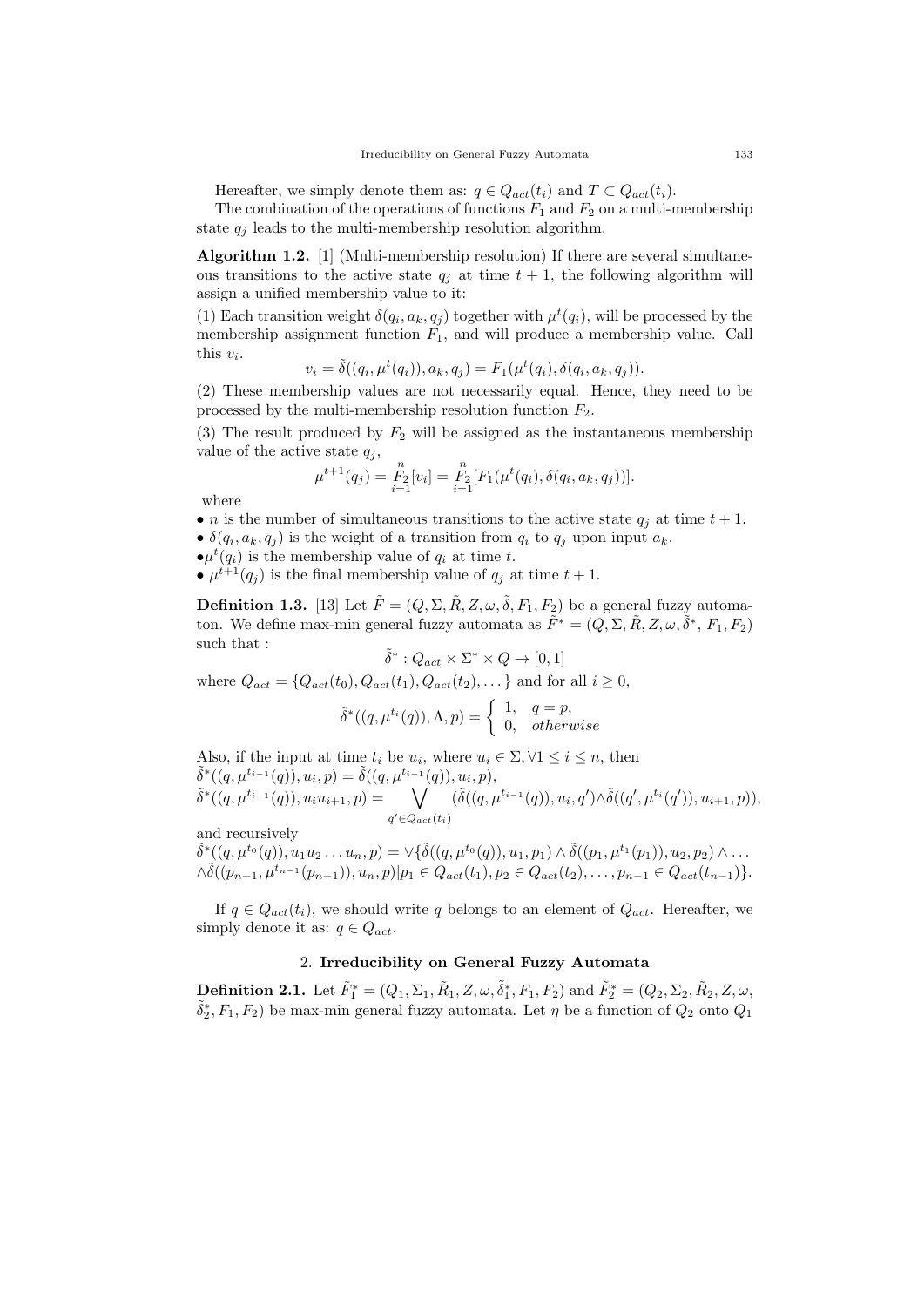and let  $\xi$  be function of  $\Sigma_1$  into  $\Sigma_2$ . Extend  $\xi$  to a function  $\xi^*$  of  $\Sigma_1^*$  into  $\Sigma_2^*$  by  $\xi^*(\Lambda) = \Lambda$  and for all  $x \in \Sigma_1^*, \xi^*(x) = \xi(x_1)\xi(x_2)... \xi(x_n)$  where  $x = x_1x_2...x_n$ and  $x_i \in \Sigma_1$ ,  $i = 1, 2, ..., n$ . Then  $(\eta, \xi)$  is called a covering of  $\tilde{F}_1^*$  by  $\tilde{F}_2^*$ , written  $\tilde{F}_1^* \leq \tilde{F}_2^*$ , if and only if for all  $q_2 \in Q_2$ ,  $q_1 \in Q_1$ , and  $x \in \Sigma_1^*$ ,

 $\tilde{\delta^*_1}((\eta(q_2), \mu^t(\eta(q_2))), x, q_1) = \vee \{ \tilde{\delta^*_2}((q_2, \mu^t(q_2)), \xi^*(x), s) : \eta(s) = q_1, s \in Q_2 \}$ 

**Example 2.2.** Let  $\tilde{F}_1^* = (Q_1, \Sigma_1, \tilde{R}_1, Z, \omega, \tilde{\delta}_1^*, F_1, F_2)$  and  $\tilde{F}_2 = (Q_2, \Sigma_2, \tilde{R}_2, Z, \omega,$  $(\tilde{\delta}_2^*, F_1, F_2)$  be general fuzzy automata such that  $Q_1 = \{q_0, q_1\}, Q_2 = \{q'_0, q'_1\},$  $\Sigma_1 = \Sigma_2 = \{a\}, \, \tilde{R}_1 = \{(q_0, \mu_1^{t_0}(q_0))\} = \{(q_0, 1)\}, \, \tilde{R}_2 = \{(q_1', \mu_2^{t_0}(q_1'))\} = \{(q_1', 1)\}$  $F_1(\mu, \delta) = Min(\mu, \delta), Z = \emptyset, \omega \text{ and } F_2 \text{ are not applicable, } \delta_1(q_0, a, q_1) = 0.3,$  $\delta_1(q_1, a, q_1) = 0.6, \ \delta_2(q'_0, a, q'_0) = 0.7, \ \delta_2(q'_1, a, q'_0) = 0.3.$  Define  $\eta: Q_2 \longrightarrow Q_1$  by  $\eta(q'_0) = q_1$  and  $\eta(q'_1) = q_0$ . Let  $\xi$  be identity map on  $\Sigma_1 = \Sigma_2$ . Since  $\eta$  is one to one, if we show that

$$
\tilde{\delta}^*_1((\eta(q'_1), \mu_1^{t_0}(\eta(q'_1)), x, \eta(q'_0)) = \tilde{\delta}^*_2((q'_1, \mu_2^{t_0}(q'_1)), x, q'_0)
$$

for all  $x \in \Sigma_1^* = \Sigma_2^*$ , then  $(\eta, \xi)$  is a covering of  $\tilde{F}_1^*$  by  $\tilde{F}_2^*$ .

Now, for  $\tilde{F}_{1}^*$ , we have

$$
Q_{act}(t_0) = \tilde{R}_1 = \{(q_0, \mu_1^{t_0}(q_0))\} = \{(q_0, 1)\}, Q_{act}(t_i) = \{(q_1, \mu_1^{t_i}(q_1))\}, \forall i \ge 1
$$
  
\n
$$
\mu_1^{t_1}(q_1) = \tilde{\delta}_1((q_0, \mu_1^{t_0}(q_0)), a, q_1) = F_1(\mu_1^{t_0}(q_0), \delta_1(q_0, a, q_1)) = F_1(1, 0.3) = 0.3,
$$
  
\n
$$
\mu_1^{t_2}(q_1) = \tilde{\delta}_1((q_1, \mu_1^{t_1}(q_1)), a, q_1) = F_1(\mu_1^{t_1}(q_1), \delta_1(q_1, a, q_1)) = F_1(0.3, 0.6) = 0.3,
$$
  
\n
$$
\mu_1^{t_3}(q_1) = \tilde{\delta}_1((q_1, \mu_1^{t_2}(q_1)), a, q_1) = F_1(\mu_1^{t_2}(q_1), \delta_1(q_1, a, q_1)) = F_1(0.3, 0.3) = 0.3,
$$
  
\n
$$
\mu_1^{t_4}(q_1) = \tilde{\delta}_1((q_0, \mu_1^{t_3}(q_1)), a, q_1) = F_1(\mu_1^{t_3}(q_1), \delta_1(q_1, a, q_1)) = F_1(0.3, 0.3) = 0.3,
$$
  
\n
$$
\mu_1^{t_i}(q_1) = 0.3, \forall i \ge 5,
$$
  
\n
$$
\tilde{\delta}_1^*(q_0, \mu_1^{t_0}(q_0)), a, q_1) = 0.3,
$$
  
\n
$$
\tilde{\delta}_1^*((q_0, \mu_1^{t_0}(q_0)), a, q_1) = 0.3 \land 0.3 = 0.3,
$$
  
\n
$$
\tilde{\delta}_1^*((q_0, \mu_1^{t_0}(q_0)), a, q_1) = 0.3 \land 0.3 \land 0.3 = 0.3,
$$
  
\n
$$
\tilde{\delta}_1^*((q_0, \mu_1^{t_0}(q_0)), a, q_1) =
$$

Also, for  $\tilde{F}_2^*$ , we have

$$
Q_{act}(t_0) = \tilde{R}_2 = \{(q'_1, \mu_2^{t_0}(q'_1))\} = \{(q'_1, 1)\}, Q_{act}(t_i) = \{(q'_0, \mu_2^{t_i}(q'_0))\}, \forall i \ge 1
$$
  
\n
$$
\mu_2^{t_1}(q'_0) = \tilde{\delta}_2((q'_1, \mu_2^{t_0}(q'_1)), a, q'_0) = F_1(\mu_2^{t_0}(q'_1), \delta_2(q'_1, a, q'_0)) = F_1(1, 0.3) = 0.3,
$$
  
\n
$$
\mu_2^{t_2}(q'_0) = \tilde{\delta}_2((q'_0, \mu_2^{t_1}(q'_0)), a, q'_0) = F_1(\mu_2^{t_2}(q'_0), \delta_2(q'_0, a, q'_0)) = F_1(0.3, 0.7) = 0.3,
$$
  
\n
$$
\mu_2^{t_3}(q'_0) = \tilde{\delta}_2((q'_0, \mu_2^{t_2}(q'_0)), a, q'_0) = F_1(\mu_2^{t_2}(q'_0), \delta_2(q'_0, a, q'_0)) = F_1(0.3, 0.7) = 0.3,
$$
  
\n
$$
\mu_2^{t_4}(q'_0) = \tilde{\delta}_2((q'_0, \mu_2^{t_3}(q'_0)), a, q'_0) = F_1(\mu_2^{t_3}(q'_0), \delta_2(q'_0, a, q'_0)) = F_1(0.3, 0.7) = 0.3,
$$
  
\n
$$
\mu_2^{t_2}(q'_0) = 0.3, \forall i \ge 5,
$$
  
\n
$$
\tilde{\delta}_2^*( (q'_1, \mu_2^{t_0}(q'_1)), a, q'_0) = F_1(\mu_2^{t_0}(q'_1), \delta_2(q'_1, a, q'_0)) = F_1(1, 0.3) = 0.3,
$$
  
\n
$$
\tilde{\delta}_2^*((q'_1, \mu_2^{t_0}(q'_1)), a, q'_0) \land \tilde{\delta}_2((q'_0, \mu_2^{t_1}(q'_0)), a, q'_0)
$$
  
\n
$$
= \tilde{\delta}_2((q'_1, \mu_2^{t_0}(q'_1)), \delta_2(q'_1, a, q
$$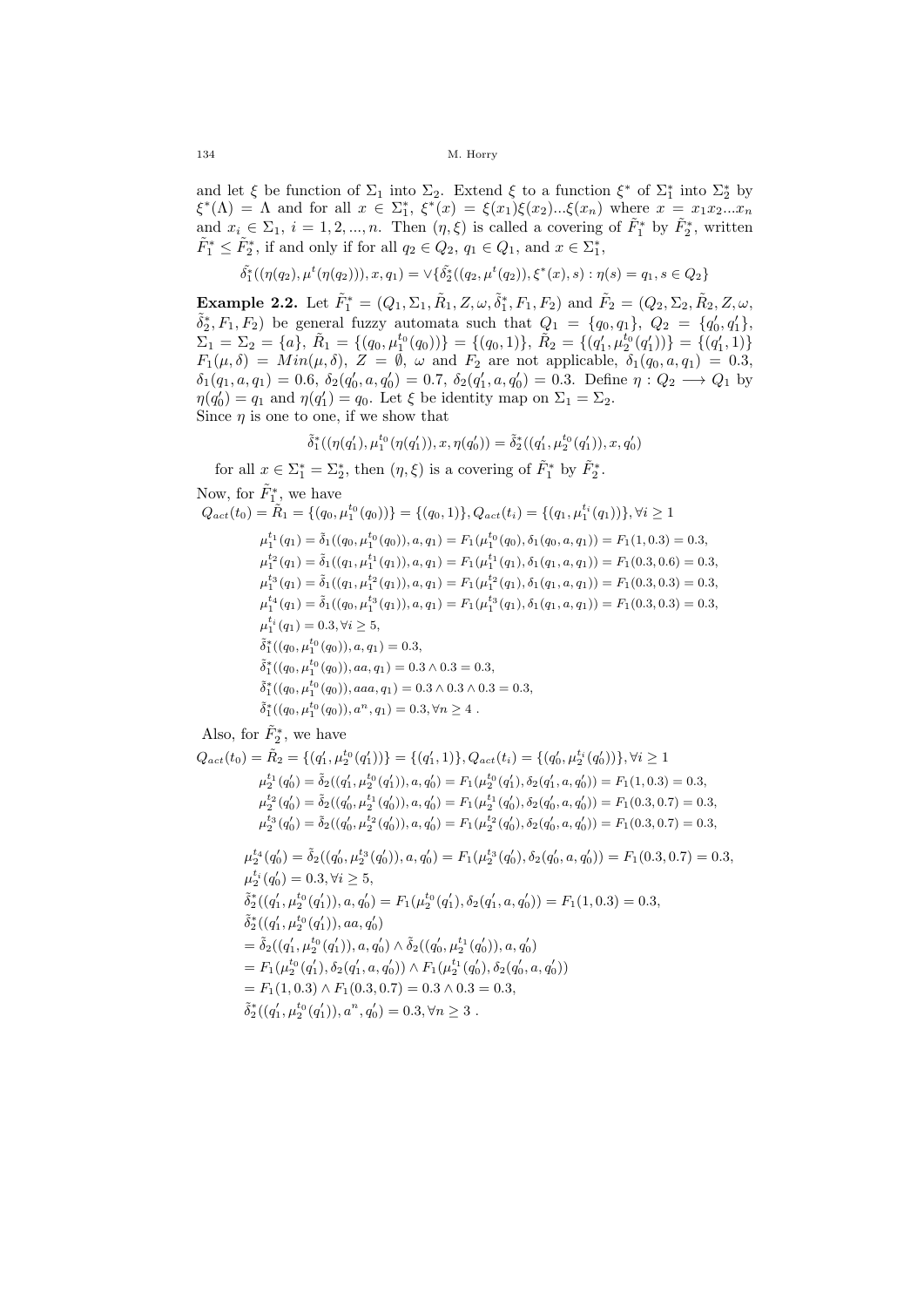So for all  $x \in \Sigma_1^* = \Sigma_2^*$ , we have

$$
\tilde{\delta}^*_1((q_0,\mu_1^{t_0}(q_0)),x,q_1)=\tilde{\delta}^*_2((q_1',\mu_2^{t_0}(q_1')),x,q_0')
$$

Thus  $(\eta, \xi)$  is a covering of  $\tilde{F}_1^*$  by  $\tilde{F}_2^*$ .

**Definition 2.3.** Let  $\tilde{F} = (Q, \Sigma, \tilde{R}, Z, \omega, \tilde{\delta}, F_1, F_2)$  be a general fuzzy automaton and let  $\sim$  be an equivalence relation on Q. Then  $\sim$  is called admissible relation on Q if and only if for all  $p, q, r \in Q$ , for all  $a \in \Sigma$ , if  $p \sim q$  and  $\tilde{\delta}((p, \mu^t(p)), a, r) > 0$ , then there exists  $s \in Q$  such that  $\tilde{\delta}((q, \mu^t(q)), a, s) \geq \tilde{\delta}((p, \mu^t(p)), a, r)$  and  $s \sim r$ .

**Theorem 2.4.** Let  $\tilde{F}^* = (Q, \Sigma, \tilde{R}, Z, \omega, \tilde{\delta}^*, F_1, F_2)$  be a max-min general fuzzy automaton and let  $\sim$  be an equivalence relation on Q. Then  $\sim$  is an admissible relation on Q if and only if for all  $p,q,r \in Q$ , for all  $x \in \Sigma^*$ , if  $p \sim q$ and  $\tilde{\delta}^*((p,\mu^t(p)),x,r)>0$ , then there exists  $s\in Q$  such that  $\tilde{\delta}^*((q,\mu^t(q)),x,s)\geq 0$  $\tilde{\delta}^*( (p, \mu^t(p)), x, r)$  and  $s \sim r$ .

*Proof.* Let ~ be an admissible relation on  $Q, x \in \Sigma^*, |x| = n, p \sim q$  and  $\tilde{\delta}^*((p,\mu^t(p)),x,r) > 0$ . If  $n = 0$ , then  $x = \Lambda$  and  $\tilde{\delta}^*((p,\mu^t(p)),x,r) > 0$  implies that  $p = r$ . Thus  $\tilde{\delta}^*((q, \mu^t(q)), x, q) = \tilde{\delta}^*((p, \mu^t(p)), x, p) = 1$  and  $p \sim q$ . Hence the result is true for  $n = 0$ . Suppose the result is true for all  $y \in \Sigma^*$  and  $|y| = n - 1$ , where  $n > 0$ . Let  $x = ya$ , where  $a \in \Sigma$ . Now  $\tilde{\delta}^*((p,\mu^t(p)),x,r)=\tilde{\delta}^*((p,\mu^t(p)),ya,r)$ 

$$
= \vee \{ \tilde{\delta}^*( (p, \mu^t(p)), y, s) \wedge \tilde{\delta}^*((s, \mu^t(s)), a, r) : s \in Q \} > 0
$$

Thus there exists  $u \in Q$  such that

$$
\tilde{\delta}^*((p,\mu^t(p)),ya,r)=\tilde{\delta}^*((p,\mu^t(p)),y,u)\wedge \tilde{\delta}^*((u,\mu^t(u)),a,r)
$$

So  $\tilde{\delta}^*(p,\mu^t(p),y,u) > 0$  and  $\tilde{\delta}^*(u,\mu^t(u)),a,r) > 0$ . By the induction hypothesis, there exists  $s \in Q$  such that  $\tilde{\delta}^*((q,\mu^t(q)),y,s) \geq \tilde{\delta}^*((p,\mu^t(p)),y,u)$  and  $s \sim u$ . Now, since  $\sim$  is an admissible relation on Q,  $s \sim u$  and  $\tilde{\delta}^*((u, \mu^t(u)), a, r) > 0$ , then there exists  $s' \in Q$  such that  $\tilde{\delta}^*((s,\mu^t(s)),a,s') \geq \tilde{\delta}^*((u,\mu^t(u)),a,r)$  and  $s' \sim r$ . So we have  $\tilde{\delta}^*((q,\mu^t(q)),x,s') = \tilde{\delta}^*((q,\mu^t(q)),ya,s') \geq \tilde{\delta}^*((q,\mu^t(q)),y,s) \wedge$  $\tilde{\delta}^*((s,\mu^t(s)),a,s')\geq \tilde{\delta}^*((p,\mu^t(p)),y,u)\wedge \tilde{\delta}^*((u,\mu^t(u)),a,r)=\tilde{\delta}^*((p,\mu^t(p)),ya,r)=$  $\tilde{\delta}^*(p,\mu^t(p)),x,r)$  and  $s' \sim r$ . The converse is trivial.  $\Box$ 

**Definition 2.5.** Let  $\tilde{F} = (Q, \Sigma, \tilde{R}, Z, \omega, \tilde{\delta}, F_1, F_2)$  be a general fuzzy automaton and  $\varphi = \{Q_1, Q_2, ..., Q_k\}$  be a partition of Q. Then  $\varphi$  is called an admissible partition of Q if let  $a \in X$ ,  $p_1, p_2 \in Q_i$ ,  $\forall i, 1 \leq i \leq k$ ,  $\tilde{\delta}((p_1, \mu^t(p_1)), a, r) > 0$ , for some  $r \in Q$ , then there exists  $s \in Q$  and there exists  $j, 1 \leq j \leq k$  such that

$$
\tilde{\delta}((p_2,\mu^t(p_2)),a,s)\geq \tilde{\delta}((p_1,\mu^t(p_1)),a,r)
$$

and  $s, r \in Q_i$ .

**Example 2.6.** Let  $\tilde{F} = (Q, \Sigma, \tilde{R}, Z, \omega, \tilde{\delta}, F_1, F_2)$  be a general fuzzy automaton. (i) Let  $1_Q = \{\{q\} : q \in Q\}$ . Then  $1_Q$  is an admissible partition of Q. (ii)  $\{Q\}$  is an admissible partition of  $Q$ .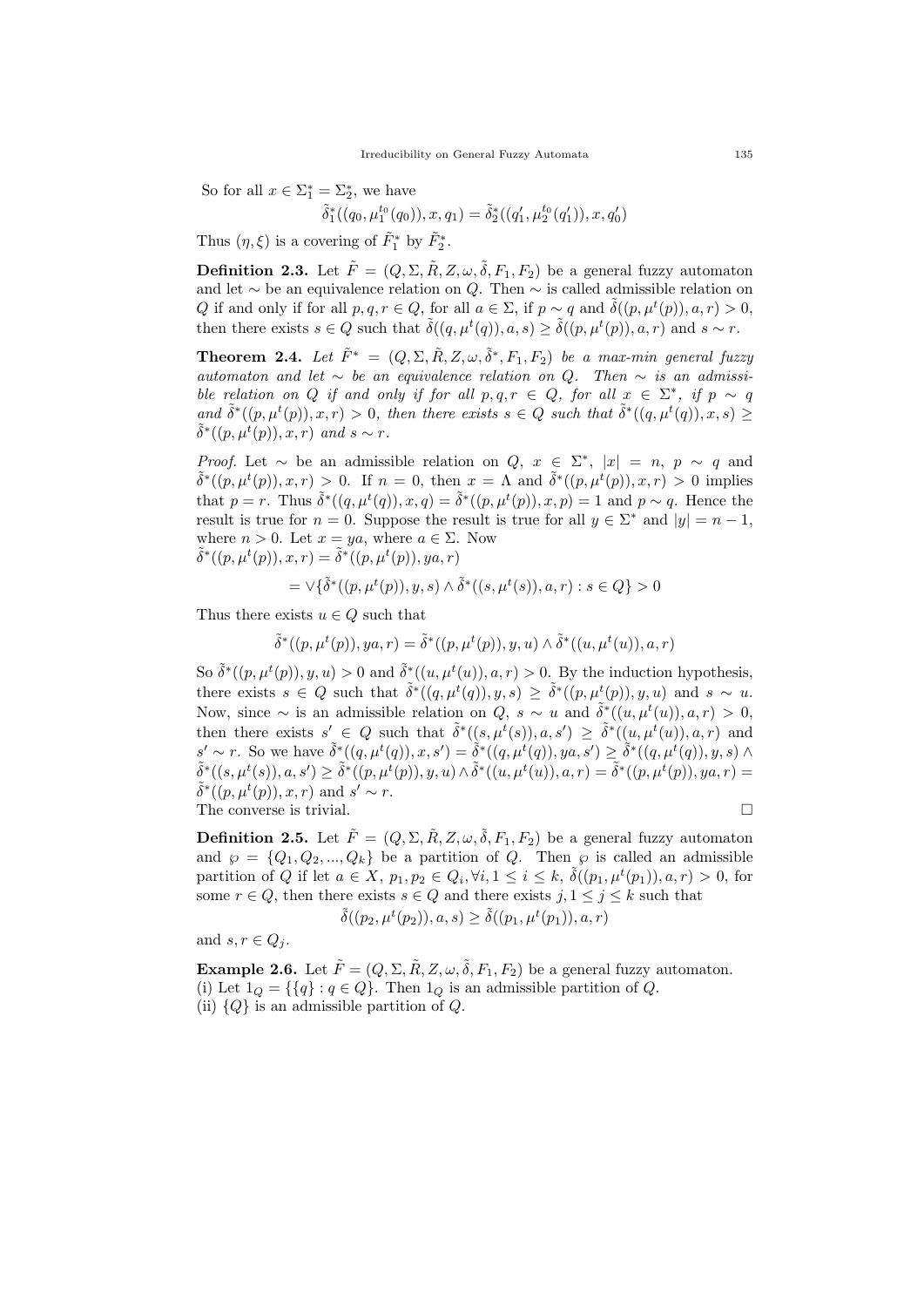**Theorem 2.7.** Let  $\tilde{F}^* = (Q, \Sigma, \tilde{R}, Z, \omega, \tilde{\delta}^*, F_1, F_2)$  be a max-min general fuzzy automaton and  $\wp = \{Q_1, Q_2, ..., Q_k\}$  be a partition of Q. The following are equivalent: (i)  $\wp$  is an admissible partition of Q

(*ii*) let  $x \in \Sigma^*$ ,  $p_1, p_2 \in Q_i, \forall i, 1 \leq i \leq k$ ,  $\tilde{\delta}^*(p_1, \mu^t(p_1)), x, r) > 0$ , for some  $r \in Q$ , then there exists  $s \in Q$  and there exists  $j, 1 \leq j \leq k$  such that

$$
\tilde{\delta}^*((p_2, \mu^t(p_2)), x, s) \ge \tilde{\delta}^*((p_1, \mu^t(p_1)), x, r)
$$

and  $s, r \in Q_i$ .

*Proof.* (i)  $\Rightarrow$  (ii) Let  $\wp$  be an admissible partition of  $Q, x \in \Sigma^*$ ,  $|x| = n$ ,  $p_1, p_2 \in Q_i$ and  $\tilde{\delta}^*((p_1,\mu^t(p_1)),x,r) > 0$ . If  $n = 0$ , then  $x = \Lambda$  and  $\tilde{\delta}^*((p_1,\mu^t(p_1)),x,r) > 0$ implies that  $p_1 = r$ . Thus  $\tilde{\delta}^*((p_2, \mu^t(p_2)), x, p_2) = \tilde{\delta}^*((p_1, \mu^t(p_1)), x, p_1) = 1$  and  $p_1, p_2 \in Q_i$ . Hence the result is true for  $n = 0$ . Suppose the result is true for all  $y \in \Sigma^*$  and  $|y| = n - 1$ , where  $n > 0$ . Let  $x = ya$ , where  $a \in \Sigma$ . Now  $\tilde{\delta}^*((p_1, \mu^t(p_1)), x, r) = \tilde{\delta}^*((p_1, \mu^t(p_1)), ya, r)$ 

$$
=\vee\{\tilde\delta^*((p_1,\mu^t(p_1)),y,s)\wedge\tilde\delta^*((s,\mu^t(s)),a,r):s\in Q\}>0
$$

Thus there exists  $u \in Q$  such that

$$
\tilde{\delta}^*((p_1,\mu^t(p_1)),ya,r)=\tilde{\delta}^*((p_1,\mu^t(p_1)),y,u)\wedge \tilde{\delta}^*((u,\mu^t(u)),a,r)
$$

So  $\tilde{\delta}^*((p_1,\mu^t(p_1)),y,u) > 0$  and  $\tilde{\delta}^*((u,\mu^t(u)),a,r) > 0$ . By the induction hypothesis, there exists  $s \in Q$  and there exists j such that  $\tilde{\delta}^*((p_2, \mu^t(p_2)), y, s) \geq$  $\tilde{\delta}^*((p_1,\mu^t(p_1)),y,u)$  and  $s,u \in Q_j$ . Now, since  $\wp$  is an admissible partition of  $Q$ ,  $s, u \in Q_j$  and  $\tilde{\delta}^*((u, \mu^t(u)), a, r) > 0$ , then there exists  $s' \in Q$  and there exists l such that  $\tilde{\delta}^*((s,\mu^t(s)),a,s') \geq \tilde{\delta}^*((u,\mu^t(u)),a,r)$  and  $s',r \in Q_l$ . So we have  $\tilde{\delta}^*((p_2,\mu^t(p_2)),x,s')=\tilde{\delta}^*((p_2,\mu^t(p_2)),ya,s')\geq$  $\tilde{\delta}^*((p_2,\mu^t(p_2)),y,s)\wedge \tilde{\delta}^*((s,\mu^t(s)),a,s')\geq \tilde{\delta}^*((p_1,\mu^t(p_1)),y,u)\wedge \tilde{\delta}^*((u,\mu^t(u)),a,r)$  $=\tilde{\delta}^*((p_1,\mu^t(p_1)),ya,r)=\tilde{\delta}^*((p_1,\mu^t(p_1)),x,r)$  and  $s',r\in Q_l$ . The proof of  $(ii) \Rightarrow (i)$  is trivial.

**Theorem 2.8.** Let  $\tilde{F} = (Q, \Sigma, \tilde{R}, Z, \omega, \tilde{\delta}, F_1, F_2)$  be a general fuzzy automaton. Let  $\Pi = \{H_1, H_2, ..., H_n\}$  be an admissible partition of Q. Define

$$
\tilde{\delta}^{\Pi} : (\Pi \times [0,1]) \times \Sigma \times \Pi \longrightarrow [0,1]
$$

by

$$
\tilde{\delta}^{\Pi}((H_i, \mu^t(H_i)), a, H_j) = \vee \{ \tilde{\delta}((q, \mu^t(q)), a, r) : r \in H_j \}
$$

where  $H_i \in \Pi$ ,  $q \in H_i$ ,  $a \in \Sigma$ ,  $\mu^t(H_i) \in {\mu^t(q_{i_1}), \mu^t(q_{i_2}), ..., \mu^t(q_{i_m})}$  and  $q_{i_j} \in$  $H_i, j = 1, 2, ..., m$ . Then  $\tilde{F}/\Pi = (\Pi, \Sigma, \tilde{R}, Z, \omega, \tilde{\delta}^{\Pi}, F_1, F_2)$  is a general fuzzy automaton.

*Proof.* Let  $q, q' \in H_i$ ,  $a \in \Sigma$ ,  $A = \{\tilde{\delta}((q, \mu^t(q)), a, r) : r \in H_j\}$  and  $B = \{\tilde{\delta}((q', \mu^t(q')), a, r) : r \in H_j\}.$ 

Suppose  $\tilde{\delta}((q,\mu^t(q)),a,r) > 0$  for some  $r \in H_j$ . Since  $\Pi$  is an admissible partition of Q, there exists  $r' \in H_j$  such that  $\tilde{\delta}((q', \mu^t(q')), a, r') \geq \tilde{\delta}((q, \mu^t(q)), a, r)$ . Similarly if  $\tilde{\delta}((q',\mu^t(q)),a,r) > 0$  for some  $r \in H_j$ . Since  $\Pi$  is an admissible partition of Q,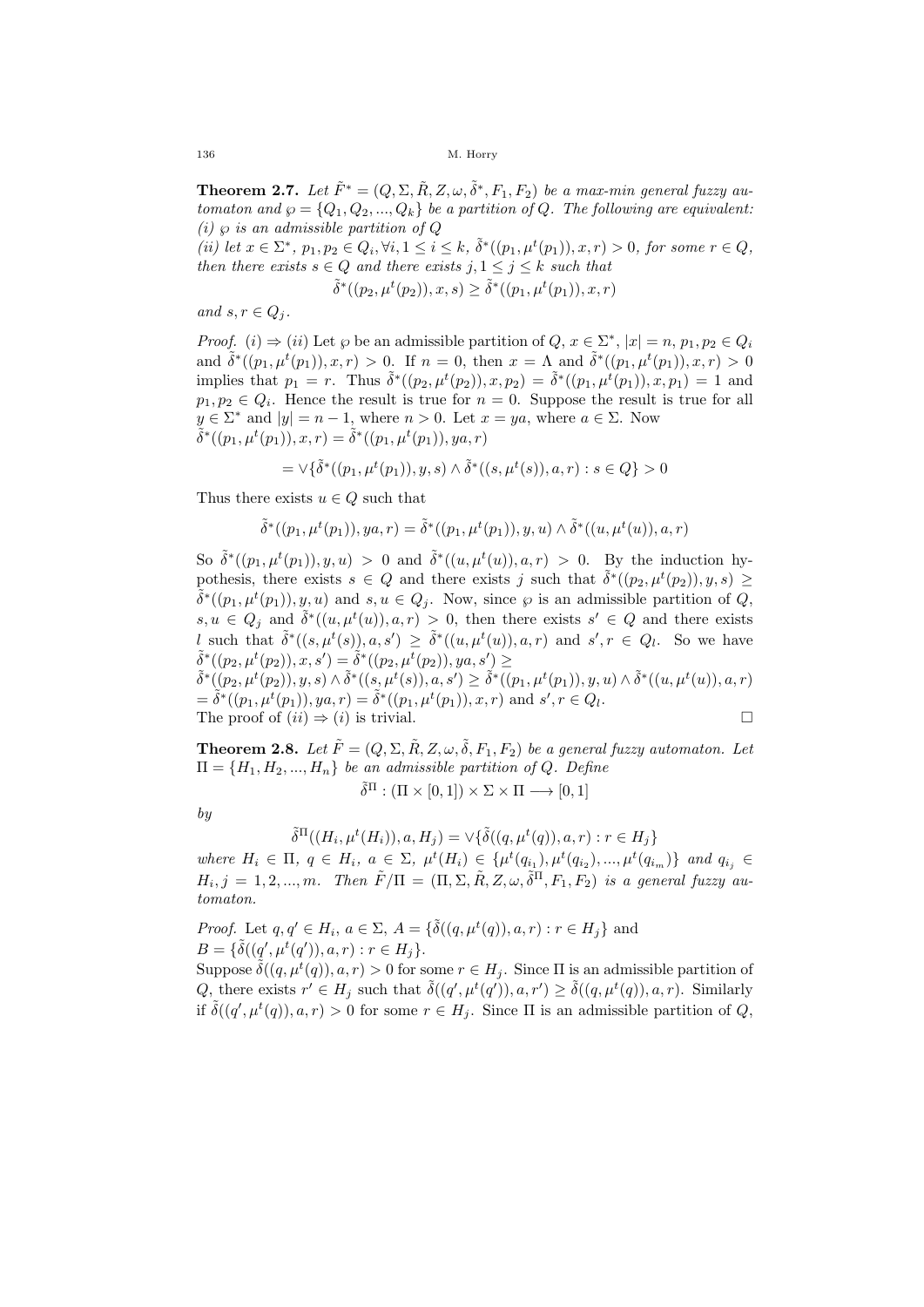there exists  $r' \in H_j$  such that  $\tilde{\delta}((q, \mu^t(q)), a, r') \geq \tilde{\delta}((q', \mu^t(q')), a, r)$ . We show that  $\tilde{\delta}((q,\mu^t(q)),a,r)=0$ , for all  $r \in H_j$  if and only if  $\tilde{\delta}((q',\mu^t(q')),a,r)=0$ , for all  $r \in$  $H_j$ . Let  $\tilde{\delta}((q,\mu^t(q)),a,r)=0$ , for all  $r \in H_j$  and let  $\tilde{\delta}((q',\mu^t(q')),a,r)>0$  for some  $r \in H_j$ . By admissibility of  $\Pi$ , there exists  $r' \in H_j$  such that  $\tilde{\delta}((q, \mu^t(q)), a, r') \geq$  $\tilde{\delta}((q',\mu^t(q')),a,r)$ . Then  $\tilde{\delta}((q',\mu^t(q')),a,r)=0$ , which is a contradiction. Hence

$$
\vee \{ \tilde{\delta}((q,\mu^t(q)),a,r) : r \in H_j \} = \vee \{ \tilde{\delta}((q',\mu^t(q')),a,r) : r \in H_j \}
$$

So  $\tilde{\delta}^{\Pi}$  is well defined.

Corollary 2.9. Let  $\tilde{F} = (Q, \Sigma, \tilde{R}, Z, \omega, \tilde{\delta}, F_1, F_2)$  be a general fuzzy automaton and  $\Pi$  and  $\tau$  be admissible partitions of Q. Consider the general fuzzy automata  $\tilde{F}/\Pi = (\Pi, \Sigma, \tilde{R}, Z, \omega, \tilde{\delta}^{\Pi}, F_1, F_2)$  and  $\tilde{F}/\tau = (\tau, \Sigma, \tilde{R}, Z, \omega, \tilde{\delta}^{\tau}, F_1, F_2)$ . Define  $\tilde{\delta}^{\wedge} : ((\Pi \times \tau) \times [0,1]) \times \Sigma \times (\Pi \times \tau) \longrightarrow [0,1]$ 

by

 $\tilde{\delta}^{\wedge}((H_i, K_j), \mu^t((H_i, K_j))), a, (H_u, K_v)) =$  $\tilde{\delta}^{\Pi}((H_i,\mu^t(H_i)),a,H_u)\wedge \tilde{\delta}^{\tau}((K_j,\mu^t(K_j)),a,K_v)$ 

where  $H_i, H_u \in \Pi, K_j, K_v \in \tau, a \in \Sigma, \mu^t(H_i) \in {\{\mu^t(q_{i_1}), \mu^t(q_{i_2}), ..., \mu^t(q_{i_m})\}}, q_{i_s} \in$  $H_i, s = 1, 2, ..., m, \mu^t(k_j) \in {\mu^t(q_{i'_1}), \mu^t(q_{i'_2}), ..., \mu^t(q_{i'_m})}, \ q_{i'_u} \in K_j, u = 1, 2, ..., m'$ and

 $\mu^t((H_i, K_j)) \in \{(\mu^t(q_{i_1}), \mu^t(q_{i'_1})), (\mu^t(q_{i_2}), \mu^t(q_{i'_2})), ..., (\mu^t(q_{i_m}), \mu^t(q_{i'_m}))\}.$ Then  $\tilde{F}/\Pi \wedge \tilde{F}/\tau = (\Pi \times \tau, \Sigma, \tilde{R}, Z, \omega, \tilde{\delta}^{\wedge}, F_1, F_2)$  is a general fuzzy automaton.

**Theorem 2.10.** Let  $\tilde{F}^* = (Q, \Sigma, \tilde{R}, Z, \omega, \tilde{\delta}^*, F_1, F_2)$  be a max-min general fuzzy automaton. Let  $\Pi = \{H_i : i \in I\}$  be an admissible partition of Q. Then for  $q \in H_i$ 

 $\tilde{\delta}^{\Pi^*}((H_i, \mu^t(H_i)), x, H_j) = \vee \{ \tilde{\delta}^*((q, \mu^t(q)), x, r) : r \in H_j \}$ for all  $H_i, H_j \in \Pi$ ,  $x \in \Sigma^*$ ,  $\mu^t(H_i) \in {\{\mu^t(q_{i_1}), \mu^t(q_{i_2}), ..., \mu^t(q_{i_m})\}}$  and  $q_{i_j} \in H_i$ ,  $j =$  $1, 2, ..., m$ .

Proof. We show that  $(i)\tilde{\delta}^{\Pi^*}((H_i,\mu^t(H_i)),x,H_j) \leq \vee \{\tilde{\delta}^*((q,\mu^t(q)),x,r) : r \in H_j\},\$ for all  $H_i, H_j \in \Pi$  and  $x \in \Sigma^*$  $(i) \tilde{\delta}^*((q,\mu^t(q)),x,r) \leq \tilde{\delta}^{\Pi^*}((H_i,\mu^t(H_i)),x,H_j),$  where  $q \in H_i, r \in H_j$ .

For the proof of (i), let  $H_i, H_j \in \Pi$  and  $x \in \Sigma^*$ . Let  $|x| = n$ . If  $n = 0$ , then  $x = \Lambda$ . If  $H_i = H_j$ , then  $\tilde{\delta}^{\Pi^*}(H_i, \mu^t(H_i)), x, H_j) = 1$  and  $\forall \{\tilde{\delta}^*((q, \mu^t(q)), x, r) :$  $r \in H_j$  =  $\forall \{\tilde{\delta}^*((q, \mu^t(q)), x, r) : r \in H_i\} = \tilde{\delta}^*((q, \mu^t(q)), x, q) = 1$ , where  $q \in H_i$ . If  $H_i \neq H_j$ , then  $\tilde{\delta}^{\Pi^*}((H_i, \mu^t(H_i)), x, H_j) = 0$  and  $H_i \cap H_j = \phi$ . Since  $H_i \cap H_j = \phi$ and  $q \in H_i$ ,  $\forall {\tilde{\delta}^*((q, \mu^t(q)), x, r) : r \in H_j} = 0$ . So

$$
\tilde{\delta}^{\Pi^*}((H_i, \mu^t(H_i)), x, H_j) = \vee \{\tilde{\delta}^*((q, \mu^t(q)), x, r) : r \in H_j\}
$$

Hence the result is true for  $n = 0$ . Suppose that the result is true for all  $y \in \Sigma^*$ and  $|y| = n - 1$ ,  $n > 0$ . Let  $x = ya$ , where  $a \in \Sigma$ . Now for  $q \in H_i$  and  $s \in H_k$ , we have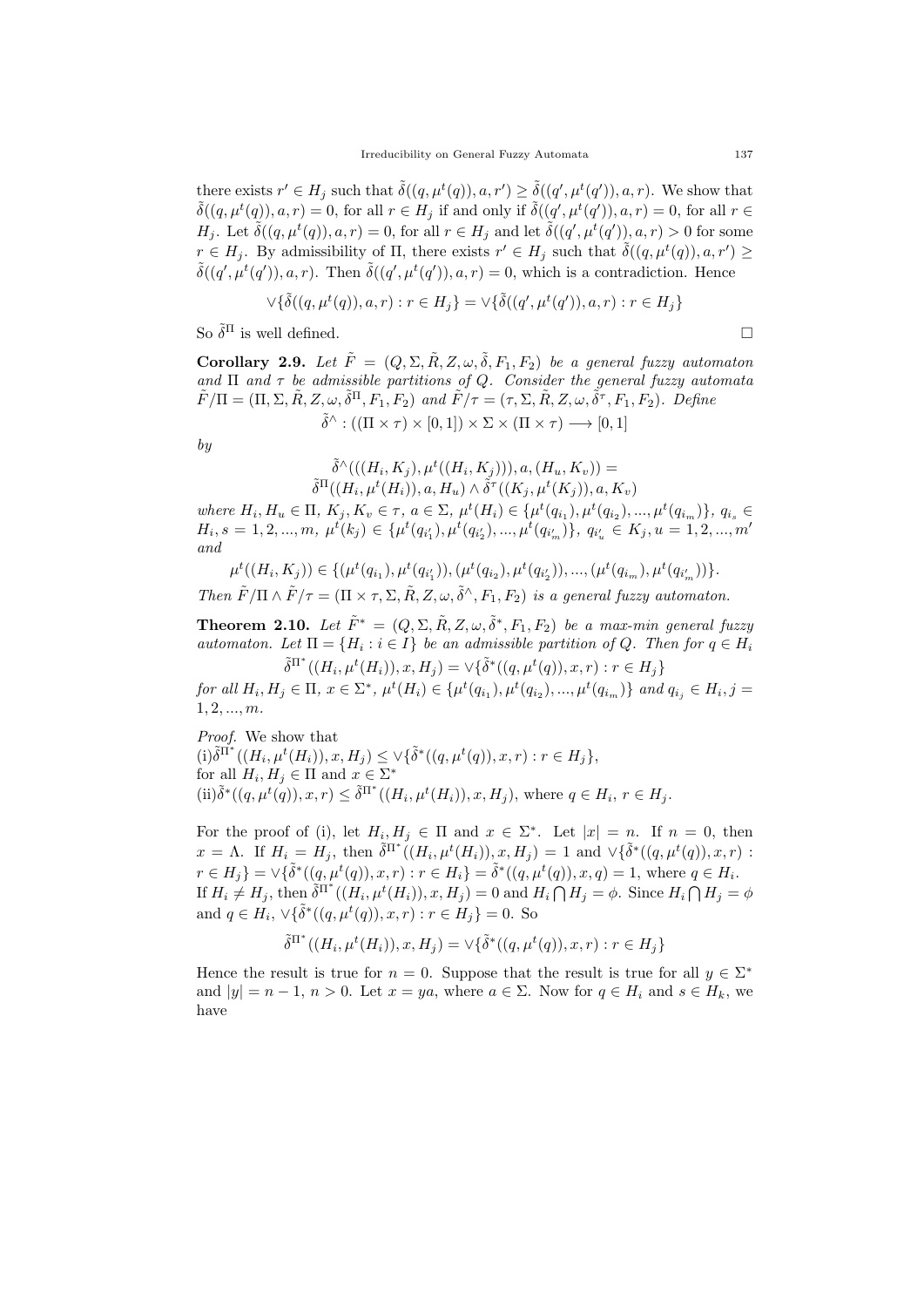$$
\tilde{\delta}^{\Pi^*}((H_i, \mu^t(H_i)), x, H_j) = \tilde{\delta}^{\Pi^*}((H_i, \mu^t(H_i)), ya, H_j)
$$
  
\n
$$
= \vee \{\tilde{\delta}^{\Pi^*}((H_i, \mu^t(H_i)), y, H_k) \wedge \tilde{\delta}^{\Pi^*}((H_k, \mu^t(H_k)), a, H_j) : H_k \in \Pi\}
$$
  
\n
$$
= \vee \{(\vee \{\tilde{\delta}^*((q, \mu^t(q)), y, r) : r \in H_k\}) \wedge (\vee \{\tilde{\delta}^*((s, \mu^t(s)), a, p) : p \in H_j\}) : H_k \in \Pi\}
$$
  
\n
$$
= \vee \{\vee \{\tilde{\delta}^*((q, \mu^t(q)), y, r) \wedge \tilde{\delta}^*((s, \mu^t(s)), a, p) : r \in H_k, p \in H_j\} : H_k \in \Pi\}
$$
  
\n
$$
\leq \vee \{\vee \{\tilde{\delta}^*((q, \mu^t(q)), y, r) \wedge \tilde{\delta}^*((r, \mu^t(r)), a, p) : r \in H_k, p \in H_j\} : H_k \in \Pi\}
$$
  
\n
$$
= \{\vee \{\vee \{\tilde{\delta}^*((q, \mu^t(q)), y, r) \wedge \tilde{\delta}^*((r, \mu^t(r)), a, p) : r \in Q\} : p \in H_j\}
$$
  
\n
$$
= \vee \{\tilde{\delta}^*((q, \mu^t(q)), y, q) : p \in H_j\}
$$
  
\n
$$
= \vee \{\tilde{\delta}^*((q, \mu^t(q)), y, p) : p \in H_j\}
$$
  
\n
$$
= \vee \{\tilde{\delta}^*((q, \mu^t(q)), x, p) : p \in H_j\}
$$

For the proof of (ii), let  $q \in H_i$ ,  $r \in H_j$ ,  $x \in \Sigma^*$  and  $|x| = n$ . If  $n = 0$ , then  $x = \Lambda$ . If  $q = r$ , then  $H_i = H_j$  and  $\tilde{\delta}^*((q, \mu^t(q)), x, r) = 1 = \tilde{\delta}^{\Pi^*}((H_i, \mu^t(H_i)), x, H_j)$ . Suppose  $q \neq r$ . Then  $\tilde{\delta}^*((q,\mu^t(q)),x,r) = 0 \leq \tilde{\delta}^{\Pi^*}((H_i,\mu^t(H_i)),x,H_j)$ . If  $n = 1$ , then  $x = a \in \Sigma$  and  $\tilde{\delta}^*((q,\mu^t(q)),a,r) = \tilde{\delta}((q,\mu^t(q)),a,r) \leq \sqrt{\delta}((q,\mu^t(q)),a,r)$ :  $r \in H_j$  =  $\tilde{\delta}^{\Pi}((H_i, \mu^t(H_i)), a, H_j) = \tilde{\delta}^{\Pi^*}((H_i, \mu^t(H_i)), a, H_j).$ 

Hence the result is true for  $n = 0$  and  $n = 1$ . Suppose that the result is true for all  $y \in \Sigma^*$  and  $|y| = n - 1$ ,  $n > 0$ . Let  $x = ya$ , where  $a \in \Sigma$ . Then

$$
\tilde{\delta}^*((q,\mu^t(q)),x,r) = \tilde{\delta}^*((q,\mu^t(q)),ya,r)
$$

$$
= \vee \{\tilde{\delta}^*((q,\mu^t(q)),y,p) \wedge \tilde{\delta}((p,\mu^t(p)),a,r) : p \in Q\}
$$

$$
= \vee \{\vee \{\tilde{\delta}^*((q,\mu^t(q)),y,p) \wedge \tilde{\delta}((p,\mu^t(p)),a,r) : p \in H_k\} : H_k \in \Pi\}
$$

$$
\leq \vee \{\vee \{\tilde{\delta}^{\Pi^*}((H_i,\mu^t(H_i)),y,H_k) \wedge \tilde{\delta}^{\Pi}((H_k,\mu^t(H_k)),a,H_j) : p \in H_k\} : H_k \in \Pi\}
$$

$$
= \vee \{\tilde{\delta}^{\Pi^*}((H_i,\mu^t(H_i)),y,H_k) \wedge \tilde{\delta}^{\Pi}((H_k,\mu^t(H_k)),a,H_j) : H_k \in \Pi\}
$$

$$
= \tilde{\delta}^{\Pi^*}((H_i,\mu^t(H_i)),x,H_j)
$$

**Definition 2.11.** Let  $\tilde{F} = (Q, \Sigma, \tilde{R}, Z, \omega, \tilde{\delta}, F_1, F_2)$  be a general fuzzy automaton and Π and  $\tau$  be admissible partitions of Q. Π and  $\tau$  are called  $\tilde{\delta}$ - orthogonal if (i)  $\Pi \cap \tau = 1_Q$ , (ii) For all  $H_i, H_u \in \Pi, K_j, K_v \in \tau, a \in \Sigma$ , if  $H_i \cap K_j = \{q_0\}$  and  $H_u \cap K_v = \{p_0\}$ , then  $ilde{\delta}((q_0, \mu^t(q_0)), a, p_0)$  $= \vee \{ \tilde{\delta}((q_0, \mu^t(q_0)), a, p) \wedge \tilde{\delta}((q_0, \mu^t(q_0)), a, p') : p \in H_u, p' \in K_v \}$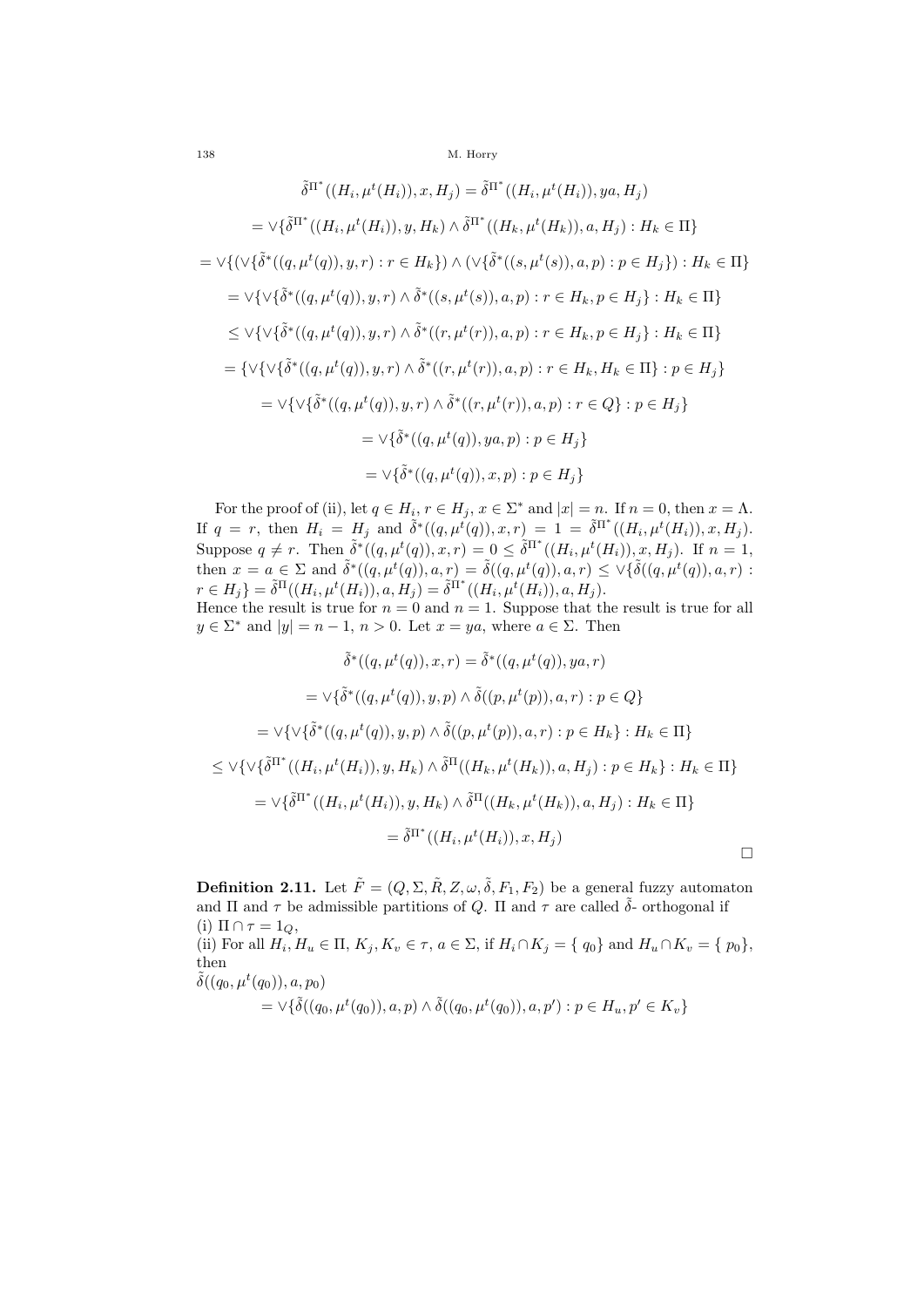**Theorem 2.12.** Let  $\tilde{F}^* = (Q, \Sigma, \tilde{R}, Z, \omega, \tilde{\delta}^*, F_1, F_2)$  be a max-min general fuzzy automaton and  $\Pi$  and  $\tau$  be admissible partitions of Q. Then  $\Pi$  and  $\tau$  are  $\tilde{\delta}$ -orthogonal if and only if

(i)  $\Pi \cap \tau = 1_Q$ , (ii) For all  $H_i, H_u \in \Pi, K_j, K_v \in \tau, x \in \Sigma^*, \text{ if } H_i \cap K_j = \{q_0\} \text{ and } H_u \cap K_v = \{p_0\},$ then  $\tilde{\delta}^*((q_0, \mu^t(q_0)), x, p_0)$ 

$$
= \vee \{\tilde{\delta}^*((q_0,\mu^t(q_0)),x,p) \wedge \tilde{\delta}^*((q_0,\mu^t(q_0)),x,p') : p \in H_u, p' \in K_v\}
$$

*Proof.* Let  $\Pi$  and  $\tau$  are  $\tilde{\delta}$ -orthogonal. Then clearly (i) holds. For the proof of (ii), let  $H_i, H_u \in \Pi$ ,  $K_j, K_v \in \tau$ ,  $x \in \Sigma^*$ ,  $H_i \cap K_j = \{q_0\}$ and  $H_u \cap K_v = \{p_0\}$ . Suppose  $|x| = n$ . If  $n = 0$ , then  $x = \Lambda$ . If  $q_0 \neq p_0$ , then  $\tilde{\delta}^*((q_0, \mu^t(q_0)), x, p_0) = 0, q_0 \notin H_u$  and  $q_0 \notin K_v$ . So  $q_0 \neq p, \forall p \in H_u$  and  $q_0 \neq p', \forall p' \in K_v$ . Hence

$$
\vee \{ \tilde{\delta}^*((q_0, \mu^t(q_0)), x, p) \wedge \tilde{\delta}^*((q_0, \mu^t(q_0)), x, p') : p \in H_u, p' \in K_v \} = 0.
$$

Suppose  $q_0 = p_0$ . Then  $\tilde{\delta}^*((q_0, \mu^t(q_0)), x, p_0) = 1, H_i = H_u$  and  $K_j = K_v$ . Thus

$$
\forall \{\tilde{\delta}^*((q_0, \mu^t(q_0)), x, p) \land \tilde{\delta}^*((q_0, \mu^t(q_0)), x, p') : p \in H_u, p' \in K_v\}
$$
  
=  $\tilde{\delta}^*((q_0, \mu^t(q_0)), x, p_0) \land \tilde{\delta}^*((q_0, \mu^t(q_0)), x, p_0) = 1.$ 

Hence if  $n = 0$ , then  $\tilde{\delta}^*((q_0, \mu^t(q_0)), x, p_0)$ 

$$
= \vee \{ \tilde{\delta}^*((q_0, \mu^t(q_0)), x, p) \wedge \tilde{\delta}^*((q_0, \mu^t(q_0)), x, p') : p \in H_u, p' \in K_v \}
$$

Suppose that the result is true for all  $y \in \Sigma^*$  and  $|y| = n - 1$ ,  $n > 0$ . Let  $x = ya$ , where  $a \in \Sigma$ . Then

$$
\tilde{\delta}^*((q_0, \mu^t(q_0)), x, p_0) = \tilde{\delta}^*((q_0, \mu^t(q_0)), ya, p_0)
$$
\n
$$
= \vee \{\tilde{\delta}^*((q_0, \mu^t(q_0)), y, r) \wedge \tilde{\delta}^*((r, \mu^t(r)), a, p_0) : r \in Q\}
$$
\n
$$
= \vee \{\tilde{\delta}^*((q_0, \mu^t(q_0)), y, r) \wedge (\vee \{\tilde{\delta}^*((r, \mu^t(r)), a, p) \wedge \tilde{\delta}^*((r, \mu^t(r)), a, p) \wedge \tilde{\delta}^*((r, \mu^t(r)), a, p')) : r \in Q\}
$$
\n
$$
= \vee \{(\vee (\tilde{\delta}^*((q_0, \mu^t(q_0)), y, r) \wedge \tilde{\delta}^*((r, \mu^t(r)), a, p))) \wedge (\vee (\tilde{\delta}^*((q_0, \mu^t(q_0)), y, r) \wedge \tilde{\delta}^*((r, \mu^t(r)), a, p'))) : p \in H_u, p' \in K_v, r \in Q\})
$$
\n
$$
= \vee \{(\vee \{\tilde{\delta}^*((q_0, \mu^t(q_0)), y, r) \wedge \tilde{\delta}^*((r, \mu^t(r)), a, p') : r \in Q\}) : p \in H_u, p' \in K_v\}
$$
\n
$$
= \vee \{\tilde{\delta}^*((q_0, \mu^t(q_0)), ya, p) \wedge \tilde{\delta}^*((q_0, \mu^t(q_0)), ya, p') : p \in H_u, p' \in K_v\}
$$
\n
$$
= \vee \{\tilde{\delta}^*((q_0, \mu^t(q_0)), x, p) \wedge \tilde{\delta}^*((q_0, \mu^t(q_0)), x, p') : p \in H_u, p' \in K_v\}.
$$

The converse is trivial.  $\hfill \Box$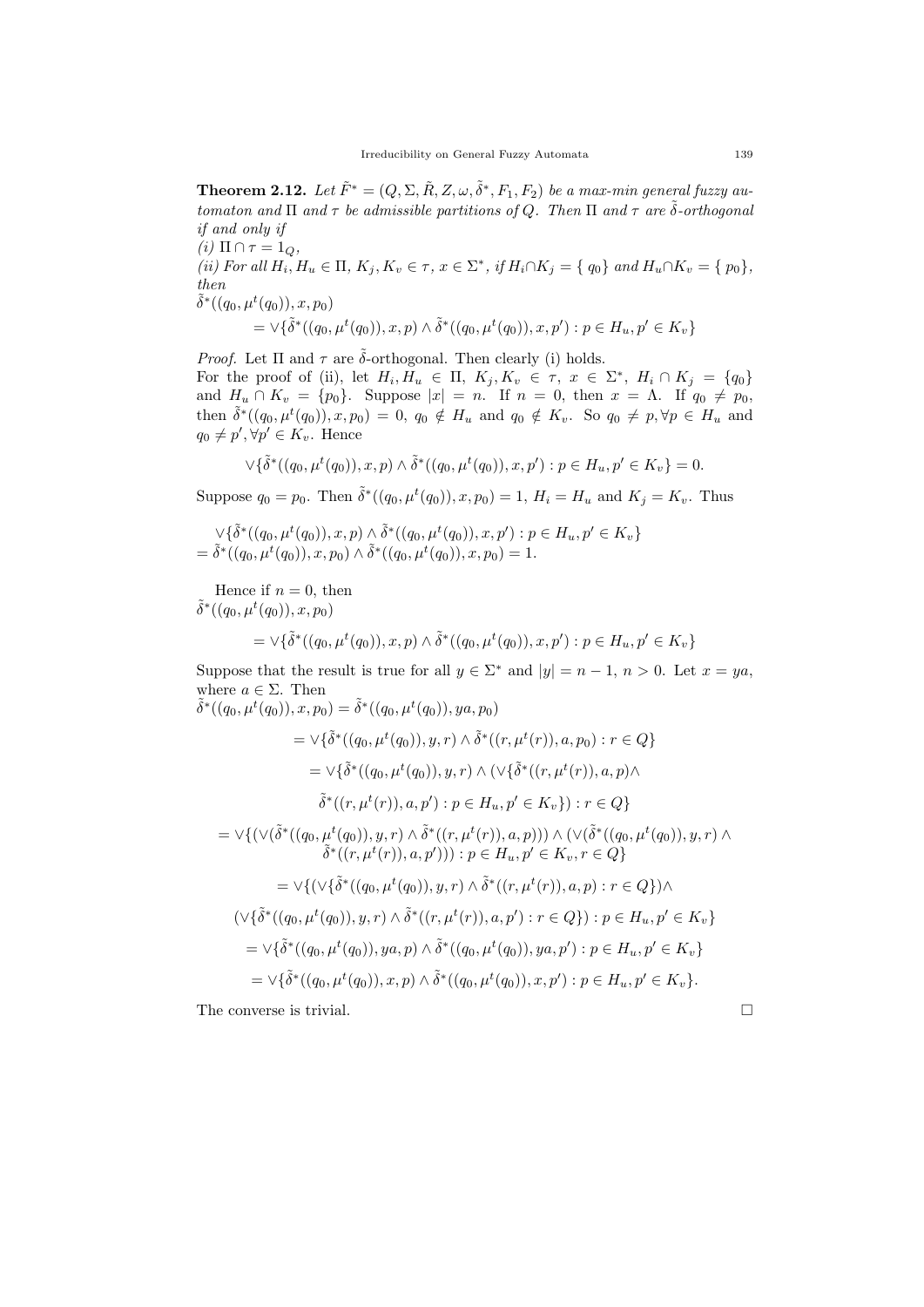**Theorem 2.13.** Let  $\tilde{F}^* = (Q, \Sigma, \tilde{R}, Z, \omega, \tilde{\delta}^*, F_1, F_2)$  be a max-min general fuzzy automaton and  $\Pi$  and  $\tau$  be admissible partitions of Q that are  $\tilde{\delta}$ -orthogonal. Then  $\tilde{F}^* \leq \tilde{F}^*/\Pi \wedge \tilde{F}^*/\tau.$ 

*Proof.* Define  $\eta : \Pi \times \tau \longrightarrow Q$  by  $\eta((H_i, K_j)) = q_0$  where  $H_i \cap K_j = \{q_0\}$ . Since Π and τ are ˜δ-orthogonal, η is one-to-one. Let ξ be identity map of Σ into Σ. Let  $H_i, H_u \in \Pi, K_j, K_v \in \tau$  and  $x \in \Sigma^*$ . Suppose  $H_i \cap K_j = \{q_0\}$  and  $H_u \cap K_v = \{p_0\}.$ Then

$$
\tilde{\delta}^*((\eta((H_i, K_j)), \mu^t(\eta((H_i, K_j)))), x, \eta((H_u, K_v)))
$$
  
= 
$$
\tilde{\delta}^*((q_0, \mu^t(q_0)), x, p_0)
$$

Now, since  $\Pi$  and  $\tau$  are  $\tilde{\delta}$ -orthogonal, we have

$$
\tilde{\delta}^{\wedge^*}((H_i, K_j), \mu^t((H_i, K_j))), x, (H_u, K_v))
$$
\n
$$
= \tilde{\delta}^{\Pi^*}((H_i, \mu^t(H_i)), x, H_u) \wedge \tilde{\delta}^{\tau^*}((K_j, \mu^t(K_j)), x, K_v)
$$
\n
$$
= (\vee \{\tilde{\delta}^*((q_0, \mu^t(q_0)), x, p) : p \in H_u\}) \wedge (\vee \{\tilde{\delta}^*((q_0, \mu^t(q_0)), x, p') : p' \in K_v\})
$$
\n
$$
= \vee \{\tilde{\delta}^*((q_0, \mu^t(q_0)), x, p) \wedge \{tilde{\delta}^*((q_0, \mu^t(q_0)), x, p') : p \in H_u, p' \in K_v\}
$$
\n
$$
= \tilde{\delta}^*((q_0, \mu^t(q_0)), x, p_0)
$$

Thus

$$
\tilde{\delta}^*((\eta((H_i, K_j)), \mu^t(\eta((H_i, K_j)))), x, \eta((H_u, K_v))) = \tilde{\delta}^{\wedge^*}((H_i, K_j), \mu^t((H_i, K_j))), x, (H_u, K_v)))
$$

Now, since  $\eta$  is one-to-one, we have

$$
\tilde{\delta}^{\wedge^*}((H_i, K_j), \mu^t((H_i, K_j))), x, (H_u, K_v))
$$
  
=  $\vee \{\tilde{\delta}^{\wedge^*}((H_i, K_j), \mu^t((H_i, K_j))), x, (H_r, K_s)) :$   

$$
\eta((H_r, K_s)) = \eta((H_u, K_v)), (H_r, K_s) \in \Pi \times \tau \}
$$

Hence

$$
\tilde{\delta}^*((\eta((H_i, K_j)), \mu^t(\eta((H_i, K_j))))), x, \eta((H_u, K_v)))
$$
  
=  $\vee \{\tilde{\delta}^{\wedge^*}((H_i, K_j), \mu^t((H_i, K_j))), x, (H_r, K_s)) :$   

$$
\eta((H_r, K_s)) = \eta((H_u, K_v)), (H_r, K_s) \in \Pi \times \tau \}
$$

Consequently,  $\tilde{F}^* \leq \tilde{F}^*/\Pi \wedge \tilde{F}^*/\tau$ .

**Definition 2.14.** Let  $\tilde{F}_1=(Q_1,\Sigma_1,\tilde{R}_1,Z,\omega,\tilde{\delta}_1,F_1,F_2)$  and  $\tilde{F}_2=(Q_2,\Sigma_2,\tilde{R}_2,Z,\omega,Z)$  $\tilde{\delta}_2, F_1, F_2$ ) be general fuzzy automata. Let  $\Omega$  be a function of  $Q_2 \times \Sigma_2$  into  $\Sigma_1$  and  $Q = Q_1 \times Q_2$ . Define

$$
\tilde{\delta}^{\Omega}: Q \times ([0,1] \times [0,1]) \times \Sigma_2 \times Q \longrightarrow [0,1]
$$

by  
\n
$$
\tilde{\delta}^{\Omega}(((q_1, q_2), \mu^t((q_1, q_2))), b, (p_1, p_2)))
$$
\n
$$
= \tilde{\delta}_1((q_1, \mu^t(q_1)), \Omega(q_2, b), p_1) \wedge \tilde{\delta}_2((q_2, \mu^t(q_2)), b, p_2)
$$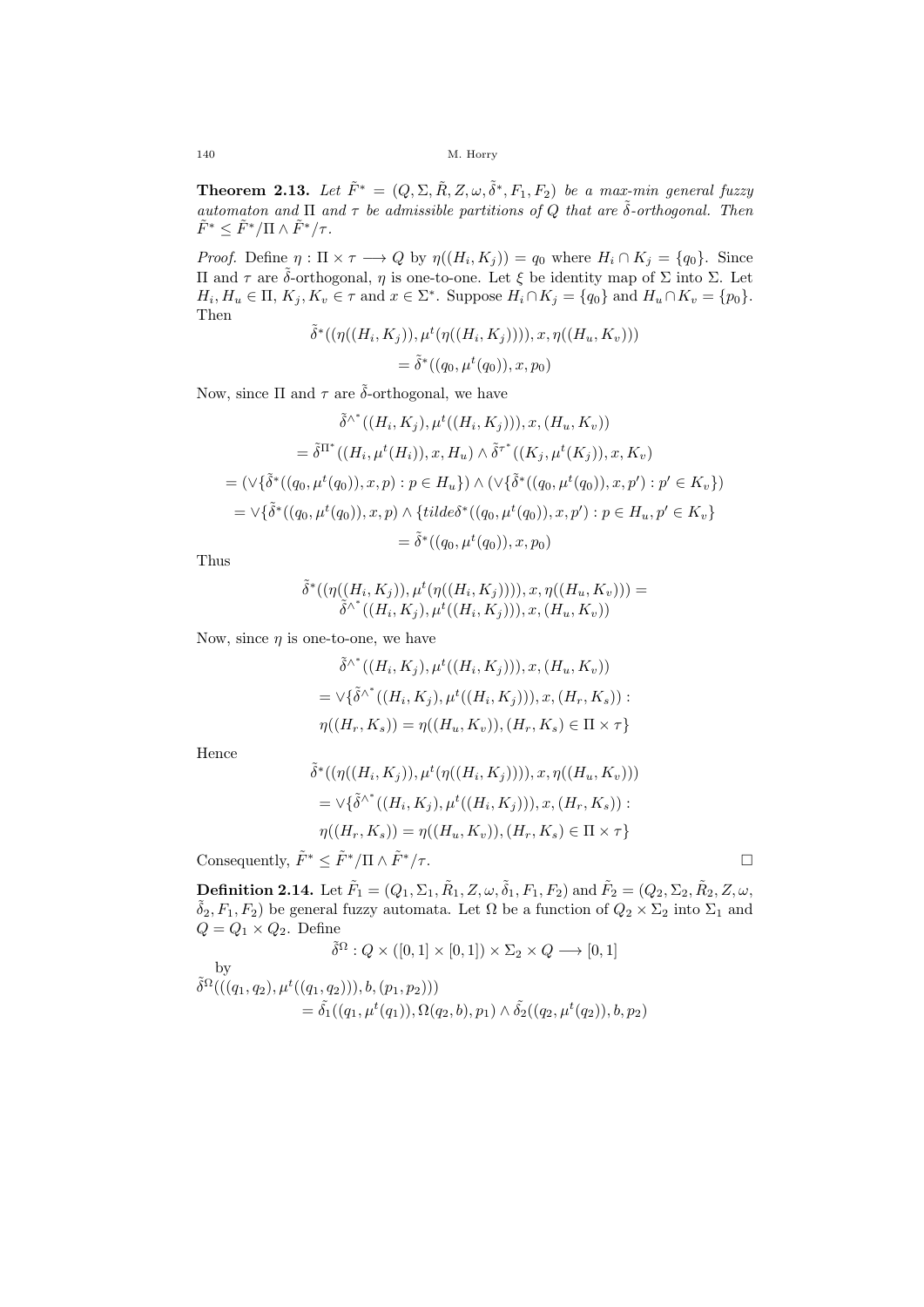where  $\mu^t((q_1, q_2)) = (\mu^t(q_1), \mu^t(q_2)).$  Then  $\tilde{F} = (Q', \Sigma_2, \tilde{R}, Z, \omega, \tilde{\delta}^{\Omega}, F_1, F_2)$  is a general fuzzy automaton and write  $\tilde{F} = \tilde{F}_1 \Omega \tilde{F}_2$ .

**Theorem 2.15.** Let  $\tilde{F}^* = (Q, \Sigma, \tilde{R}, Z, \omega, \tilde{\delta}^*, F_1, F_2)$  be a max-min general fuzzy automaton and  $\Pi$  be an admissible partition of  $Q$ . If there exists an admissible partition  $\tau$  of Q such that  $\Pi$  and  $\tau$  are  $\tilde{\delta}$ -orthogonal, then there exists a general fuzzy automaton  $\tilde{F}'$  such that  $\tilde{F}^* \leq \tilde{F}'\Omega \tilde{F}^*/\tau$ .

*Proof.* Let  $\Pi = \{H_1, H_2, ..., H_n\}$  and  $\tau = \{K_1, K_2, ..., K_m\}$  be  $\tilde{\delta}$ -orthogonal partitions of Q. Let  $\tilde{F}' = (\tau, \Pi \times \Sigma, \tilde{R}, Z, \omega, \tilde{\delta}', F_1, F_2)$ , where

$$
\tilde{\delta}'((K_j, \mu^t(K_j)), (H_i, a), K_v) = \vee \{ \tilde{\delta}^*((q_0, \mu^t(q_0)), a, p) : p \in K_v \}
$$

and  $H_i \cap K_j = \{q_0\}$ . Since  $\tau$  is admissible,  $\tilde{\delta}'$  is well defined. Define  $\Omega : \Pi \times \Sigma \longrightarrow \Pi \times \Sigma$  to be the identity map and define  $\eta : \tau \times \Pi \longrightarrow Q$  by  $\eta((k_j, H_i)) = q_0$  where  $H_i \cap K_j = \{q_0\}$ . Then  $\eta$  is one-to-one and onto. Let  $\xi$  be identity map of  $\Sigma$  into  $\Sigma$ . Let  $x = \Lambda$ . Since  $\eta$  is one-to-one, so we have

 $\tilde{\delta}^*((\eta((K_j, H_i)), \mu^t(\eta((K_j, H_i)))), \Lambda, \eta((K_v, H_u))) = 1 \Longleftrightarrow$  $\eta((K_i, H_i)) = \eta((K_v, H_u)) \Longleftrightarrow (K_j, H_i) = (K_v, H_u) \Longleftrightarrow$  $\tilde{\delta}^{\Omega^*}(((K_j,H_i),\mu^t((K_j,H_i))),\Lambda,(K_v,H_u))=1$ 

Let  $H_u \cap K_v = \{p_0\}$  and  $a \in \Sigma$ . Since  $\Pi$  and  $\tau$  are  $\tilde{\delta}$ -orthogonal, so we have  $\tilde{\delta}((\eta((K_j, H_i)), \mu^t(\eta((K_j, H_i)))), a, \eta((K_v, H_u))) = \tilde{\delta}((q_0, \mu^t(q_0)), a, p_0))$  $=\vee\{\tilde{\delta}((q_0,\mu^t(q_0)),a,p')\wedge \tilde{\delta}((q_0,\mu^t(q_0)),a,p): p'\in K_v, p\in H_u\}$  $=\left(\vee\{\tilde{\delta}((q_0,\mu^t(q_0)),a,p'):p'\in K_v\}\right)\wedge\left(\vee\{\tilde{\delta}((q_0,\mu^t(q_0)),a,p):p\in H_u\}\right)$  $= \tilde{\delta}'((K_j, \mu^t(K_j)), (H_i, a), K_v) \wedge \tilde{\delta}^{\Pi}((H_i, \mu^t(H_i)), a, H_u)$  $= \tilde{\delta}'((K_j, \mu^t(K_j)), \Omega(H_i, a), K_v) \wedge \tilde{\delta}^{\Pi}((H_i, \mu^t(H_i)), a, H_u)$  $=\tilde{\delta}^{\Omega}(((K_j, H_i), \mu^t((K_j, H_i))), a, (K_v, H_u))$ 

Suppose that

$$
\tilde{\delta}^*((\eta((K_j, H_i)), \mu^t(\eta((K_j, H_i)))), y, \eta((K_v, H_u))) = \tilde{\delta}^{\Omega^*}(((K_j, H_i), \mu^t((K_j, H_i))), y, (K_v, H_u))
$$

is true for all  $y \in \Sigma^*$  and  $|y| = n - 1$ ,  $n > 0$ . Let  $x = ya$ , where  $a \in \Sigma$ . We show that

$$
\tilde{\delta}^*((\eta((K_j, H_i)), \mu^t(\eta((K_j, H_i)))), x, \eta((K_v, H_u))) = \tilde{\delta}^{\Omega^*}(((K_j, H_i), \mu^t((K_j, H_i))), x, (K_v, H_u))
$$

Now,

 $\tilde{\delta}^*((\eta((K_j, H_i)), \mu^t(\eta((K_j, H_i)))), x, \eta((K_v, H_u)))$  $= \tilde{\delta}^*((\eta((K_j, H_i)), \mu^t(\eta((K_j, H_i)))), ya, \eta((K_v, H_u)))$  $=\vee\{\tilde{\delta}^*((\eta((K_j,H_i)),\mu^t(\eta((K_j,H_i)))),y,\eta((K,H)))\wedge$  $\tilde{\delta}((\eta((K,H)),\mu^t(\eta((K,H))))),a,\eta((K_v,H_u))) : \eta((K,H)) \in \eta(\tau \times \Pi)$  $=\vee\{\tilde{\delta}^{\Omega^*}(((K_j,H_i),\mu^t((K_j,H_i))),y,(K,H))\wedge$  $\tilde{\delta}^{\Omega}(((K, H), \mu^t((K, H))), a, (K_v, H_u)) : (K, H) \in \tau \times \Pi$  $=\tilde{\delta}^{\Omega^*}(((K_j,H_i),\mu^t((K_j,H_i))),ya,(K_v,H_u))$  $=\tilde{\delta}^{\Omega^*}(((K_j,H_i),\mu^t((K_j,H_i))),x,(K_v,H_u)).$ 

**Definition 2.16.** Let  $Q$  be a nonempty set and  $\Pi$ ,  $\tau$  be partitions of  $Q$ . Then  $\Pi \leq \tau$  if for all  $A \in \Pi$ , there exists  $B \in \tau$  such that  $A \subseteq B$ .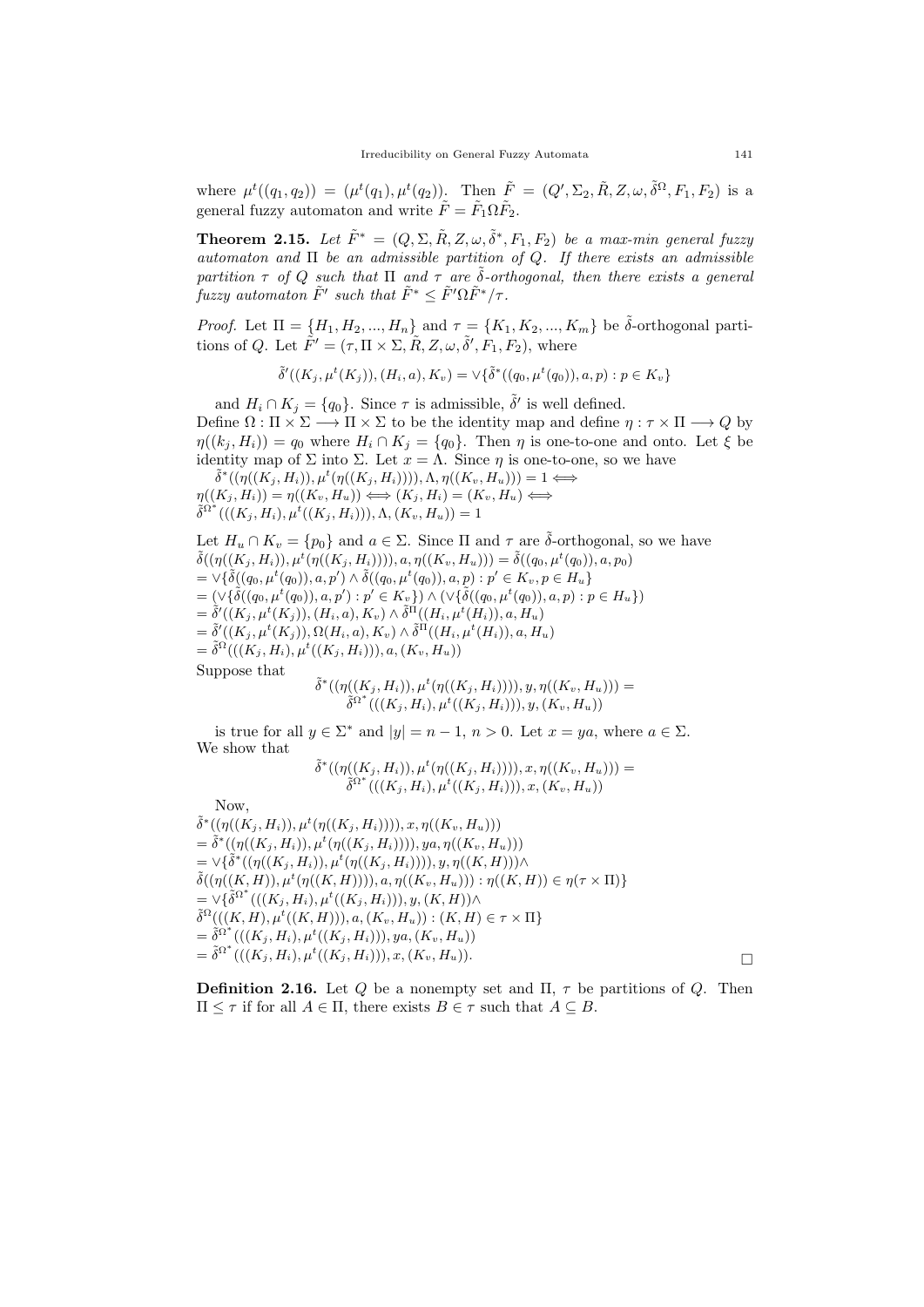**Example 2.17.** Let Q be a nonempty set and let  $\Pi = \{H_1, H_2, ..., H_n\}$  and  $\tau =$  $\{H_1 \cup H_2 \cup ... \cup H_m, H_{m+1} \cup H_{m+2} \cup ... \cup H_n\}$  be partitions of Q, where  $m < n$ . Then  $\Pi \leq \tau$ .

**Definition 2.18.** Let  $\tilde{F} = (Q, \Sigma, \tilde{R}, Z, \omega, \tilde{\delta}, F_1, F_2)$  be a general fuzzy automaton and Π be an admissible partition of Q. Then  $\Pi$  is called maximal if  $\Pi \neq \{Q\}$  and if  $\tau$  is any admissible partition of Q such that  $\Pi \leq \tau \leq \{Q\}$ , then either  $\tau = \Pi$  or  $\tau = \{Q\}.$ 

**Definition 2.19.** Let  $\tilde{F} = (Q, \Sigma, \tilde{R}, Z, \omega, \tilde{\delta}, F_1, F_2)$  be a general fuzzy automaton. Then  $\tilde{F}$  is called irreducible if  $|Q| > 1$ ,  $1_Q$  and  $\{Q\}$  are the only admissible partitions of Q.

**Theorem 2.20.** Let  $\tilde{F} = (Q, \Sigma, \tilde{R}, Z, \omega, \tilde{\delta}, F_1, F_2)$  be a general fuzzy automaton and  $\Pi = \{H_1, H_2, ..., H_n\}$  be an admissible partition of Q. Then  $\Pi$  is maximal if and only if  $\tilde{F}/\Pi = (\Pi, \Sigma, \tilde{R}, Z, \omega, \tilde{\delta}^{\Pi}, F_1, F_2)$  is irreducible, where

 $\tilde{\delta}^{\Pi}((H_i, \mu^t(H_i)), a, H_j) = \vee \{ \tilde{\delta}((q, \mu^t(q)), a, r) : r \in H_j \}$ 

 $H_i \in \Pi, q \in H_i, a \in \Sigma, \mu^t(H_i) \in \{\mu^t(q_{i_1}), \mu^t(q_{i_2}), ..., \mu^t(q_{i_m})\}$  and  $q_{i_j} \in H_i, j =$  $1, 2, ..., m$ .

*Proof.* Suppose  $\Pi$  is maximal. Then  $\Pi \neq \{Q\}$ . So  $|\Pi| > 1$ . Let  $\Pi$  be an admissible partition of  $\Pi$ , and  $\Pi \neq 1_{\Pi}$ . Then there exists  $\tau \subseteq \Pi = \{H_1, H_2, ..., H_n\}$  such that  $\tau \in \tilde{\Pi}$  and  $|\tau| \geq 1$ . Let  $\tau = \{H_1, H_2, ..., H_m\}$ ,  $1 \lt m \leq n$  and  $\Pi' =$  $\{H_1 \cup H_2 \cup ... \cup H_m, H_{m+1} \cup H_{m+2} \cup ... \cup H_n\}$ . Then  $\Pi < \Pi'$  and  $\Pi'$  is a partition of Q. Now, we show that  $\Pi'$  is admissible. Let either  $q, p \in H_1 \cup H_2 \cup ... \cup H_m$  or  $q, p \in H_{m+1} \cup H_{m+2} \cup ... \cup H_n$ . Without loss of generality, we may assume that  $q \in H_1, p \in H_2$  and  $\tilde{\delta}((p, \mu^t(p)), a, r) > 0$ , where  $r \in H_i$ . Then

$$
\tilde{\delta}^{\Pi}((H_2, \mu^t(H_2)), a, H_i) = \vee \{ \tilde{\delta}((p, \mu^t(p)), a, r) : r \in H_i \} > 0
$$

Since  $\tilde{\Pi}$  is an admissible partition of  $\Pi$ , there exists  $B \in \tilde{\Pi}$  such that

$$
\tilde{\delta}^{\Pi}((H_1,\mu^t(H_1)),a,B)\geq \tilde{\delta}^{\Pi}((H_2,\mu^t(H_2)),a,H_i)
$$

and B,  $H_i$  belong to the same element of  $\Pi$ . Hence

$$
\forall \{\tilde{\delta}((q,\mu^t(q)),a,u): u \in B\} \geq \forall \{\tilde{\delta}((p,\mu^t(p)),a,r): r \in H_i\}
$$

Then there exists  $u \in B$  such that  $\tilde{\delta}((q, \mu^t(q)), a, u) \geq \tilde{\delta}((p, \mu^t(p)), a, r) > 0$ . Since B,  $H_i$  belong to the same element of  $\tilde{\Pi}$ , then u and r belong to the same element of Π'. Hence Π' is admissible. Since Π is maximal, then  $\Pi' = \{H_1 \cup H_2 \cup ... \cup H_n\} =$  ${Q}$ . So  $\tau = {H_1, H_2, ..., H_n} = {\Pi}$  and  $\Pi \in \Pi$ . This implies that  $\Pi = {\Pi}$ . Thus  $\overline{F}/\Pi$  is irreducible.

Conversely, suppose  $\tilde{F}/\Pi$  is irreducible. Let  $\tau$  be an admissible partition of Q such that  $\Pi \leq \tau \leq \{Q\}$ , and  $\tau \neq \Pi$ . Let  $\tau = \{H_1 \cup H_2 \cup ... \cup H_m, H_{m+1}, H_{m+2}, ..., H_n\}$ ,  $1 < m \le n$  and  $\tilde{\tau} = \{\{H_1, H_2, ..., H_m\}, \{H_{m+1}\}, \{H_{m+2}\}, ..., \{H_n\}\}\.$  Then  $\tilde{\tau} \neq 1_{\Pi}$ . Now, we show that  $\tilde{\tau}$  is an admissible partition of  $\Pi$ .

Without loss of generality, we may consider  $H_1$ ,  $H_2$ . Suppose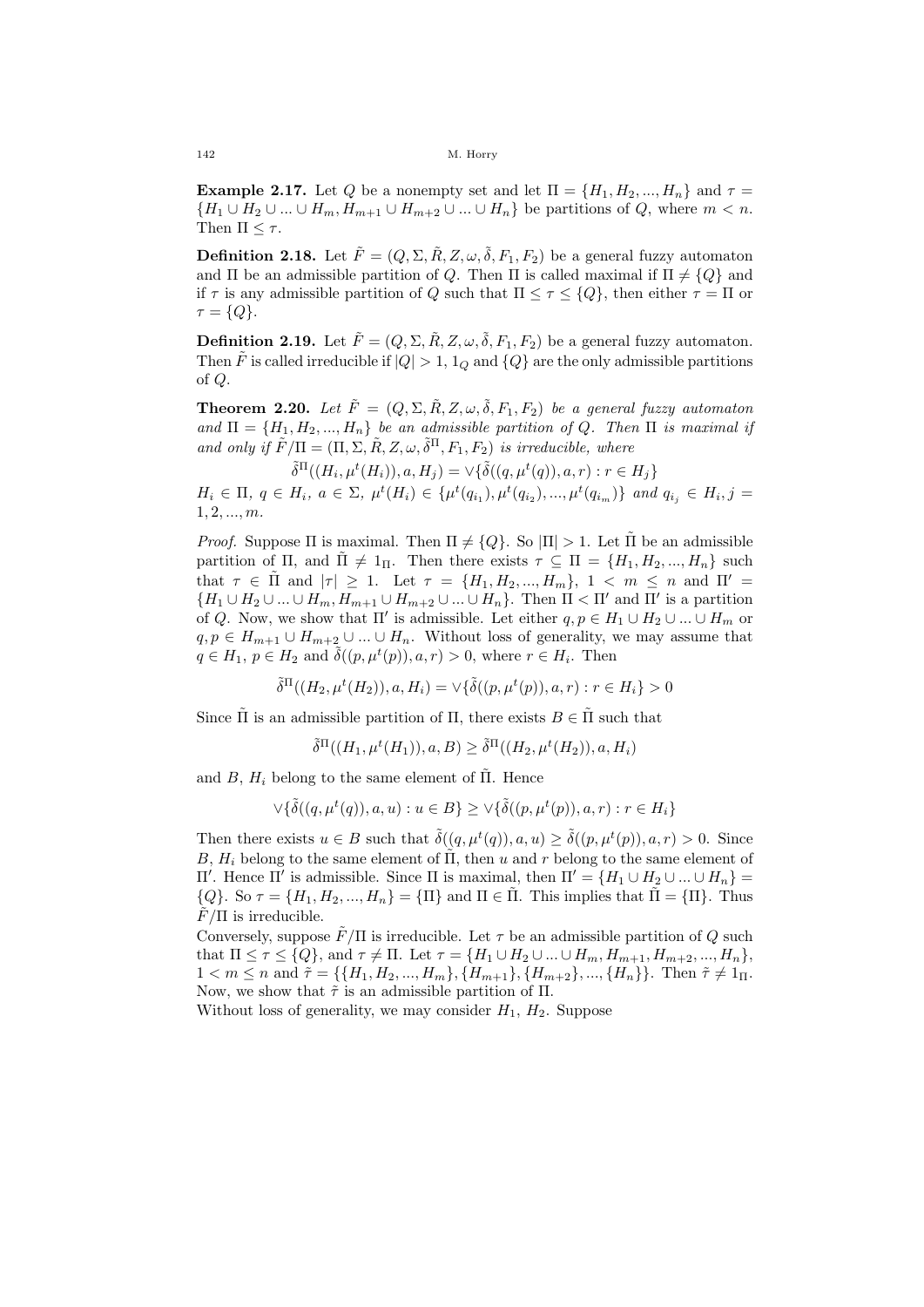$$
\tilde{\delta}^{\Pi}((H_1, \mu^t(H_1)), a, H_i) = \vee \{ \tilde{\delta}((p, \mu^t(p)), a, r') : r' \in H_i \} > 0
$$

for some  $H_i \in \Pi$  and  $p \in H_1$ . Let  $r \in H_i$  such that

 $\tilde{\delta}((p, \mu^t(p)), a, r) = \vee \{ \tilde{\delta}((p, \mu^t(p)), a, r') : r' \in H_i \} > 0.$ 

Since  $\tau$  is an admissible partition of Q, for all  $q \in H_2$ , there exists  $t_q \in Q$  such that  $\tilde{\delta}((q,\mu^t(q)),a,t_q) \geq \tilde{\delta}((p,\mu^t(p)),a,r)$  and  $r,t_q$  are the same element of  $\tau$ , for all  $q \in H_2$ . If  $H_i \notin \{H_1, H_2, ..., H_m\}$ , then  $H_i = H_j, m + 1 \le j \le n$  and  $r, t_q \in H_i$ , for all  $q \in H_2$ . So

$$
\tilde{\delta}^{\Pi}((H_2, \mu^t(H_2)), a, H_i) \ge \tilde{\delta}((q, \mu^t(q)), a, t_q) \ge \tilde{\delta}((p, \mu^t(p)), a, r) = \tilde{\delta}^{\Pi}((H_1, \mu^t(H_1)), a, H_i)
$$

Suppose  $H_i \in \{H_1, H_2, ..., H_m\}$ , then  $r, t_q \in H_1 \cup H_2 \cup ... \cup H_m$ , for all  $q \in H_2$ . Let  $\tilde{\delta}((q,\mu^t(q)),a,t'_q) = \vee \{ \tilde{\delta}((q,\mu^t(q)),a,t_q) : q \in H_2 \}.$  Then we have  $t'_q \in H_k, 1 \leq k \leq$ m and

$$
\tilde{\delta}^{\Pi}((H_2, \mu^t(H_2)), a, H_k) = \vee \{ \tilde{\delta}((q, \mu^t(q)), a, r') : r' \in H_k \} \ge \tilde{\delta}((q, \mu^t(q)), a, t'_q) \ge \tilde{\delta}((p, \mu^t(p)), a, r) = \tilde{\delta}^{\Pi}((H_1, \mu^t(H_1)), a, H_i)
$$

and  $H_k, H_i \in \{H_1, H_2, ..., H_m\}$ . Consequently  $\tilde{\tau}$  is an admissible partition of  $\Pi$ . Since  $\tilde{F}/\Pi$  is irreducible,  $\tilde{\tau} = {\Pi}$  and so  $\tau = {H_1 \cup H_2 \cup ... \cup H_n} = {Q}.$  Hence  $\Pi$  is maximal. Π is maximal.

## 3. Conclusion

In this paper, we have introduced the concept of a covering of a max-min general fuzzy automaton by another, admissible relations, admissible partitions of a max-min general fuzzy automaton,  $\delta$ -orthogonality of admissible partitions, irreducible max-min general fuzzy automata. Then we have obtained the relationships between them, for example, we have shown that  $\Pi$  is maximal if and only if  $\tilde{F}/\Pi = (\Pi, \Sigma, \tilde{R}, Z, \omega, \tilde{\delta}^{\Pi}, F_1, F_2)$  is irreducible.

Acknowledgements. The author would like to thank the reviewers and editorial board for their valuable comments and suggestions.

### **REFERENCES**

- [1] M. Doostfatemeh and S. C. Kremer, New directions in fuzzy automata, International Journal of Approximate Reasoning, 38 (2005), 175–214.
- [2] M. Horry and M. M. Zahedi, Fuzzy subautomata of an invertible general fuzzy automaton, Annals of fuzzy sets, fuzzy logic and fuzzy systems, 2(2) (2013), 29–47.
- [3] J. Jin, Q. Li and Y. Li, Algebric properties of L-fuzzy finite automata, Information Sciences, 234 (2013), 182-202.
- [4] Y. Li and W. Pedrycz, Fuzzy finite automata and fuzzy regular expressions with membership values in lattice-ordered monoids, Fuzzy Sets and Systems, 156 (2005), 68–92.
- [5] J. N. Mordeson and D. S. Malik, Fuzzy automata and languages, theory and applications, Chapman and Hall/CRC, London/Boca Raton, FL, 2002.